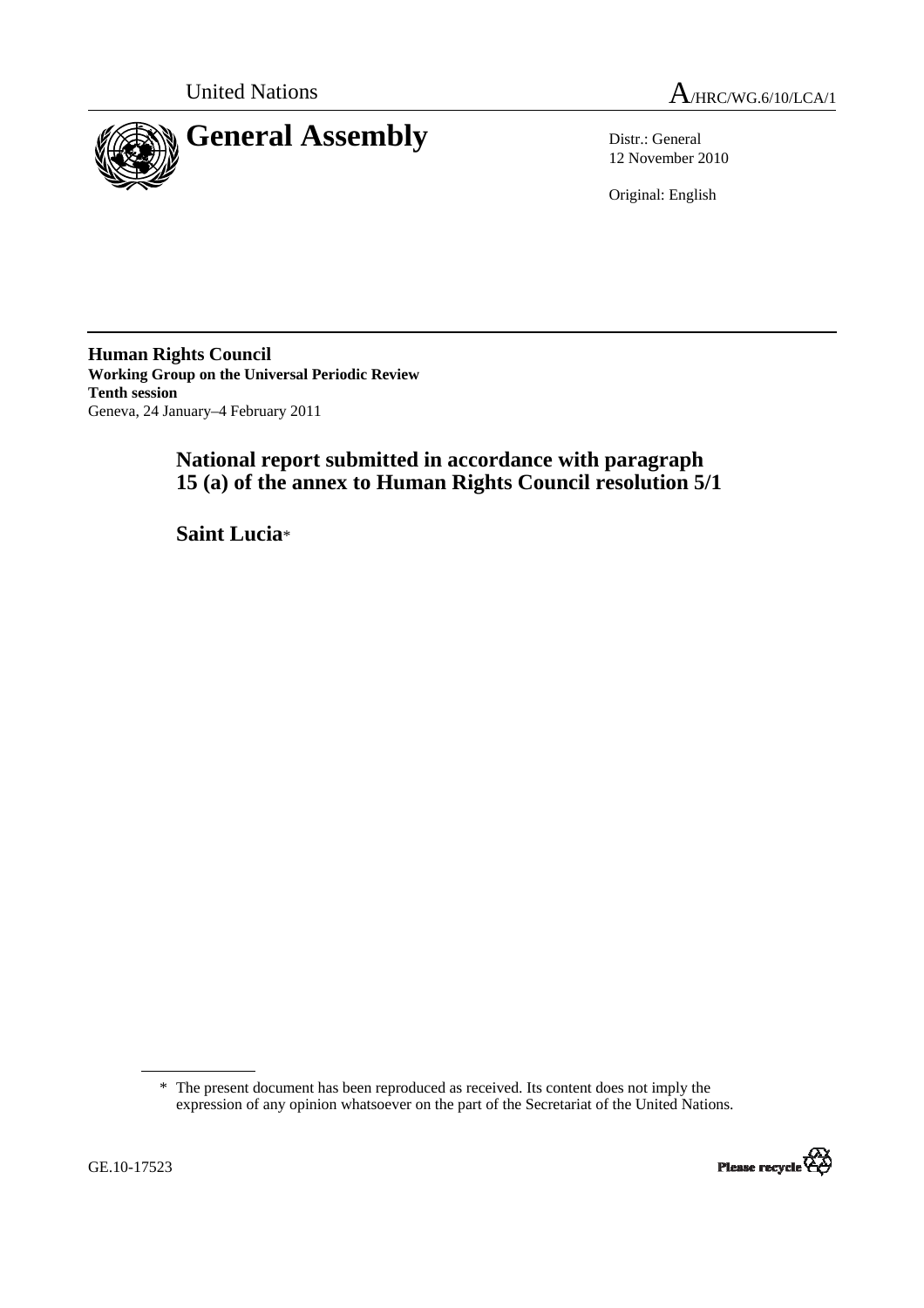### $A/HRC/WG.6/10/LCA/1$

## Contents

|     |             |    | Paragraphs  | Page           |
|-----|-------------|----|-------------|----------------|
| Ι.  |             |    | $1 - 3$     | 4              |
| П.  |             |    | $4 - 26$    | $\overline{4}$ |
|     | А.          |    | $11 - 14$   | 5              |
|     | <b>B.</b>   |    | $15 - 19$   | 5              |
|     | C.          |    | $20 - 24$   | 6              |
|     | D.          |    | $25 - 26$   | 6              |
| Ш.  |             |    | $27 - 73$   | 7              |
|     | A.          |    | $27 - 35$   | 7              |
|     | <b>B.</b>   |    | $36 - 43$   | 8              |
|     | C.          |    | $44 - 50$   | 9              |
|     | D.          |    | $51 - 53$   | 10             |
|     | E.          |    | $54 - 55$   | 11             |
|     | $F_{\cdot}$ |    | $56 - 60$   | 12             |
|     | G.          |    | $61 - 65$   | 13             |
|     | H.          |    | 66          | 14             |
|     | I.          |    | 67          | 14             |
|     | J.          |    | $68 - 73$   | 14             |
| IV. |             |    | $74 - 106$  | 15             |
|     | А.          |    | 74–77       | 15             |
|     | <b>B.</b>   |    | $78 - 81$   | 16             |
|     | C.          |    | $82 - 83$   | 16             |
|     | D.          |    | 84-87       | 17             |
|     | E.          |    | 88-89       | 17             |
|     | F.          |    | $90 - 95$   | 18             |
|     | G.          |    | 96–99       | 19             |
|     | Η.          |    | $100 - 106$ | 19             |
|     |             | 1. | $100 - 101$ | 19             |
|     |             | 2. | 102         | 20             |
|     |             | 3. | 103         | 20             |
|     |             | 4. | 104         | 20             |
|     |             | 5. | $105 - 106$ | 20             |
| V.  |             |    | $107 - 119$ | 20             |
|     | А.          |    | $107 - 109$ | 20             |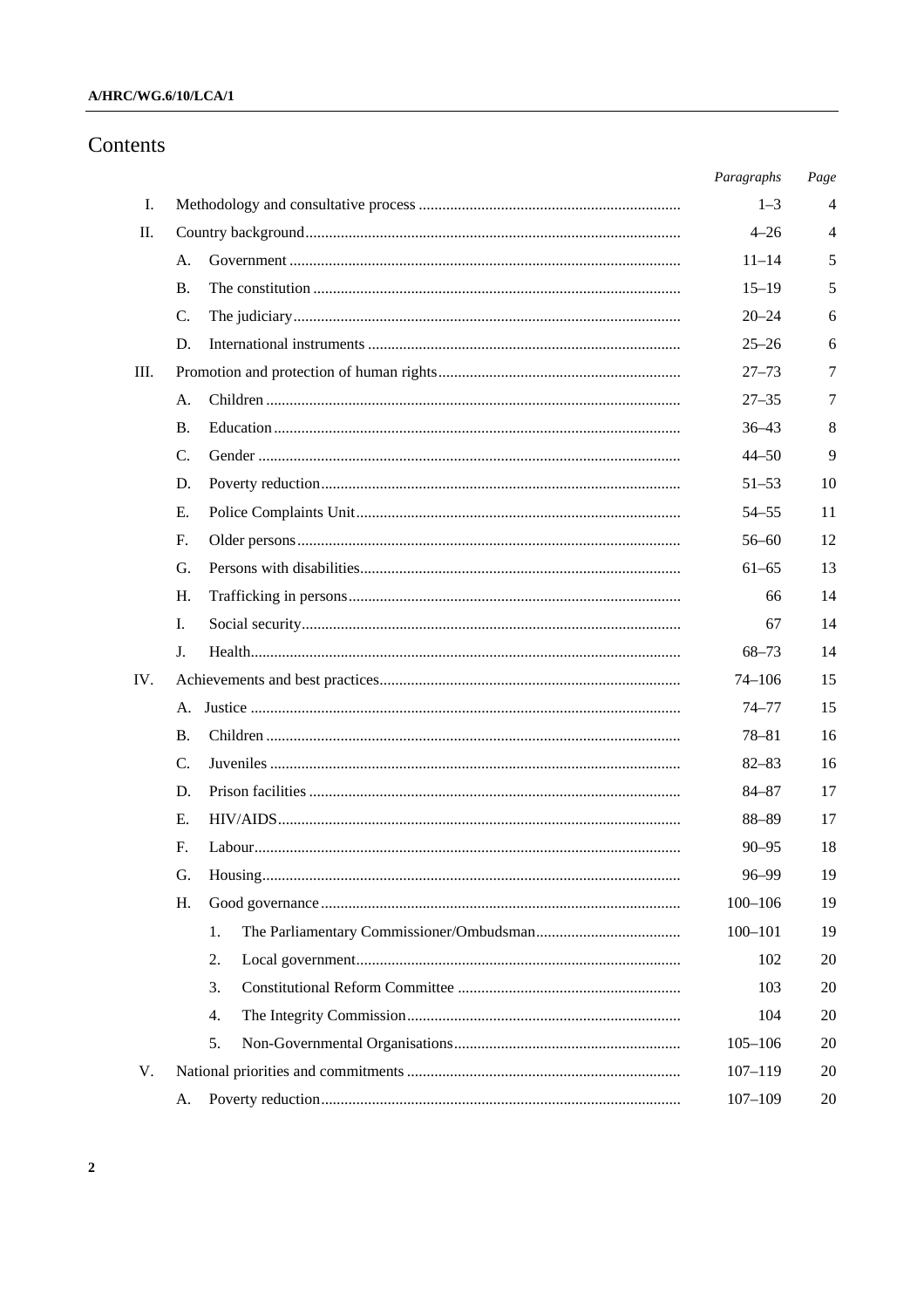|      | <sup>B</sup>   |  | $110 - 112$ | 21 |
|------|----------------|--|-------------|----|
|      | $\mathcal{C}$  |  | 113         | 21 |
|      | D.             |  | 114         | 22 |
|      | Е.             |  | $115 - 116$ | 22 |
|      | F.             |  | $117 - 119$ | 22 |
| VI.  |                |  | $120 - 123$ | 23 |
|      | $\mathsf{A}$ . |  | 120         | 23 |
|      | В.             |  | 121         | 23 |
|      |                |  | 122         | 23 |
|      | D.             |  | 123         | 23 |
| VII. |                |  | 124         | 24 |
|      |                |  |             |    |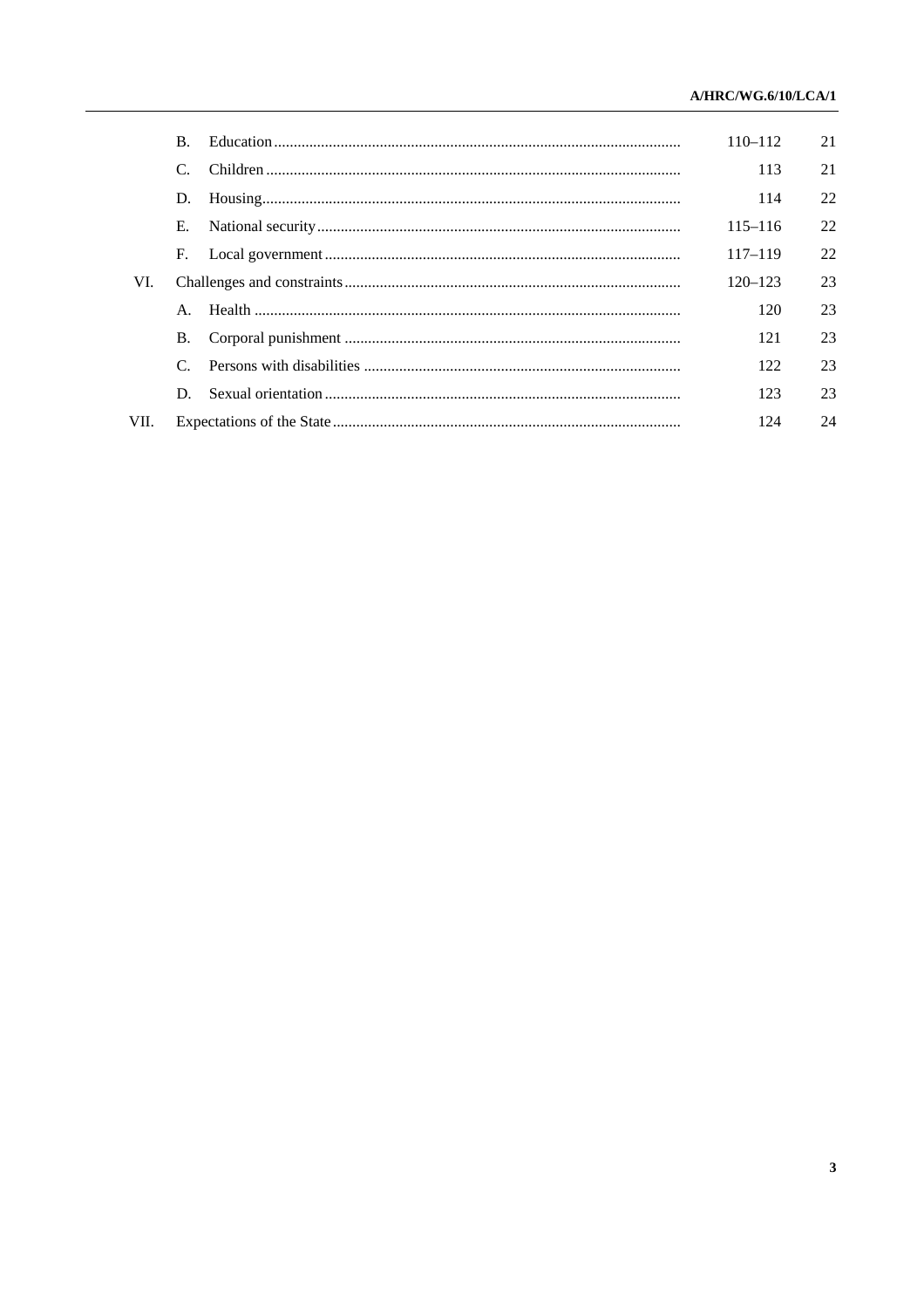## **I. Methodology and consultative process**

1. The national report of Saint Lucia for the Universal Periodic Review was prepared in accordance with the General Guidelines for the Preparation of Information under the Universal Periodic Review.

2. The Ministry of External Affairs was responsible for coordinating the process, and led inter-ministerial meetings with relevant Ministries and the Parliamentary Commissioner to receive their contributions. Meetings were also held with Saint Lucia's Non State Actors Panel - an umbrella body, representing a cross section of Saint Lucia's non-governmental organizations (NGOs). A request for written submissions/contributions was also solicited from the Leader of the Opposition, as well as from other individual NGO groups, including the Chamber of Commerce, Saint Lucia National Workers Union, Human Rights Lawyers and United and Strong which represents gay and lesbian interests.

3. Prior to completion and submission of this final report, a Draft was circulated to stakeholders, to ensure that contributions made were accurately captured and reflected.

## **II. Country background**

4. Saint Lucia is located in the Eastern Caribbean, among the Lesser Antilles, and obtained independence from Britain on 22<sup>nd</sup> February 1979. Saint Lucia's immediate boundaries are shared with the islands of St. Vincent and the Grenadines, Barbados and the French island of Martinique.

5. Saint Lucia is a member of the Caribbean Community (CARICOM), and hosts the Secretariat of the Organization of Eastern Caribbean States (OECS). As part of the OECS, Saint Lucia is also a member of the Eastern Caribbean Currency Union and consequently shares a central bank - The Eastern Caribbean Central Bank, which manages monetary policy, and regulates and supervises commercial banking activities in its member countries.

6. The current population of Saint Lucia is approximately 172,370 (Saint Lucia Economic Review 2009).

7. The country's economy depends primarily on revenue from tourism. The global recession has however caused a reduction in tourist revenue, leading to a reduction in growth rates. The once significant banana industry is in terminal decline, due to competition from lower-cost banana producers, and reduced European Union trade preferences. In addition to the changes in the agriculture sector, the manufacturing sector saw the closure of light garment and apparel manufacturing in the late 1990s. With the advent of the North American Free Trade Agreement (NAFTA), many light manufacturing firms were relocated to other countries. Such factors have contributed to higher unemployment in the southern part of the island, where many of these manufacturers were located. The country is encouraging farmers to diversify its agricultural production and focus on other profitable short-term crops, to provide jobs for displaced banana farmers.

8. All sectors of the economy have benefited from infrastructural improvements in roads, communications, water supply, sewerage and port facilities. These improvements, combined with a stable political environment and educated workforce, have attracted foreign and domestic investors in several different sectors. However the impact of the global recession continues to negatively impact investment.

9. Despite these challenges, Saint Lucia has made remarkable progress towards achieving international standards in key social areas that serve to reinforce the human rights of its' citizens. Saint Lucia has made substantial progress for example, toward achieving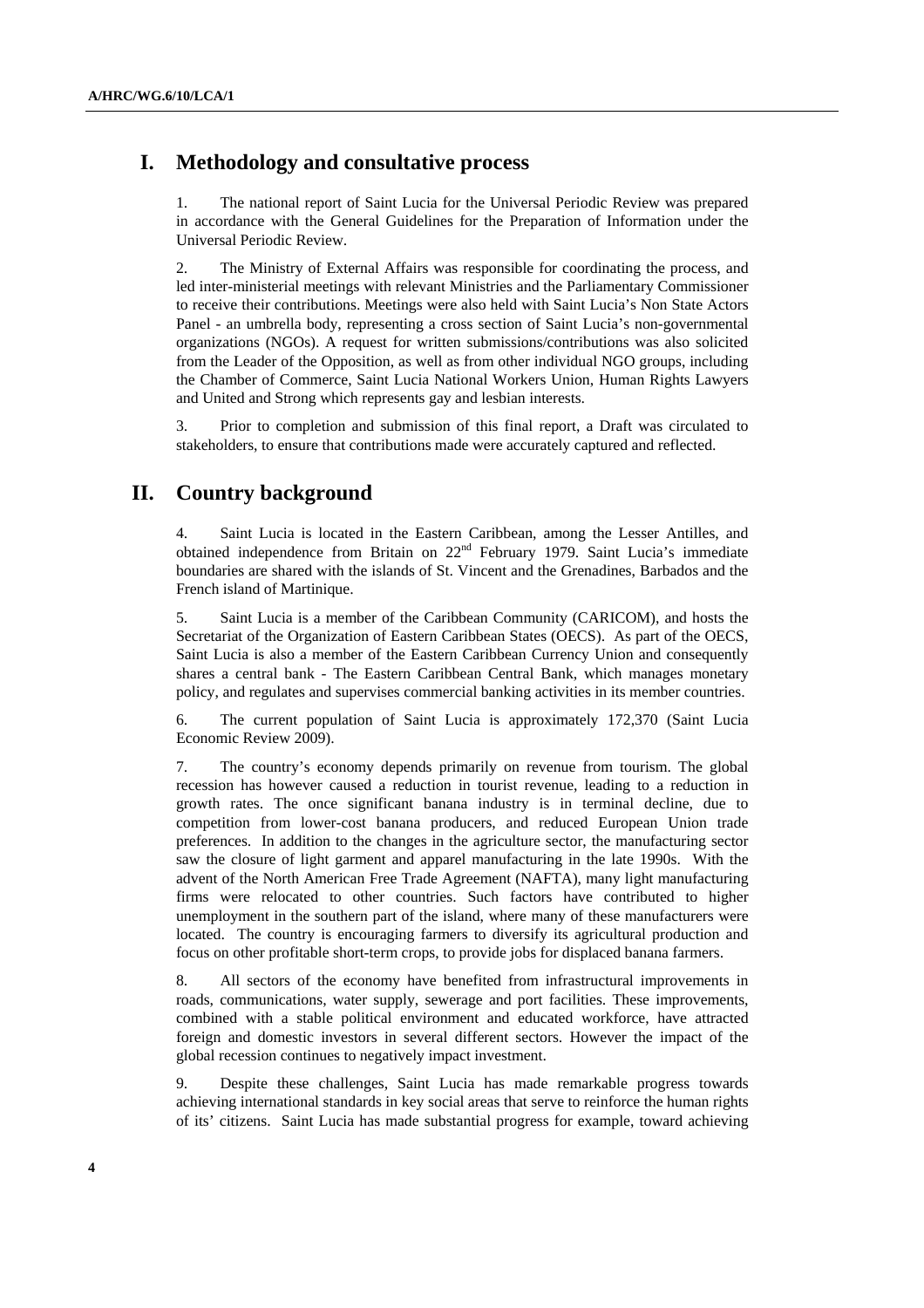the Millennium Development Goals as stipulated by the United Nations by the target year 2015. Indeed, the country has already surpassed some of the targets of the more important goals, and is on track to comfortably achieve and in some instances appreciably surpass others. Such sound social indicators serve to validate the significant investments in the social development and commitment by the Government of Saint Lucia, to improve the quality of life of the people of Saint Lucia.

10. However like several of its Caribbean neighbours, Saint Lucia's developmental capacity remains constrained due to exposure and vulnerability to external shocks, thus limiting the scope for cyclical fiscal policy, to mitigate the impact of the global financial crisis and natural disasters to which the region is prone.

### **A. Government**

11. Saint Lucia is a parliamentary democracy, modelled on the British Westminster system. As a Commonwealth country, Saint Lucia recognizes Queen Elizabeth as the Head of State, represented on the island by a Governor General. Government consists of the Executive, the Legislature and the Judiciary, based on the principles of separation of powers and independence of the Judiciary.

12. Elections are constitutionally due every five years but can be held earlier. The system is multi-party, though dominated by two major parties. The country is governed by the Prime Minister and the Cabinet, usually representing the majority party in parliament, based on the principle of collective responsibility.

13. Saint Lucia has a bi-cameral legislature comprising: The House of Assembly which consists of 17 elected representatives, based on universal adult suffrage, representing seventeen electoral constituencies; as well as an 11-member Senate appointed by the Governor General. Six Senators are appointed on advice from the Prime Minister, 3 on advice of the Leader of the Opposition, and two by the Governor General on the advice of the general community.

14. The Parliament can be dissolved by the Governor General at any point during its 5 year term, either at the request of the Prime Minister, in order to take the nation into early elections, or at the Governor General's own discretion, if the house passes a vote of no confidence in the Government. The Democratic process in Saint Lucia is very well entrenched, and successive governments have enjoyed a peaceful transition of power. Elections in Saint Lucia are constitutionally due by January 2012.

### **B. The constitution**

15. The Constitution is the Supreme law of Saint Lucia and any other law which is inconsistent with it is void. Section 41 of The Constitution provides for alterations of any provision of the Constitution, supported by a vote of three-quarters of the elected representatives seating in Parliament.

16. Chapter 1 of the Constitution guarantees the protection of fundamental rights and freedoms to all Saint Lucians, similar to that contained in the Universal Declaration on Human Rights.

This Chapter establishes that all persons, irrespective of race, place of origin, political opinions, color, creed or sex; subject to respect for the rights and freedoms of others and for the public interest, are entitled to: the right to life; the right to liberty; the right to protection of the law; security of the person; equality before the law; freedom of conscience; freedom of expression and of assembly and association; protection of his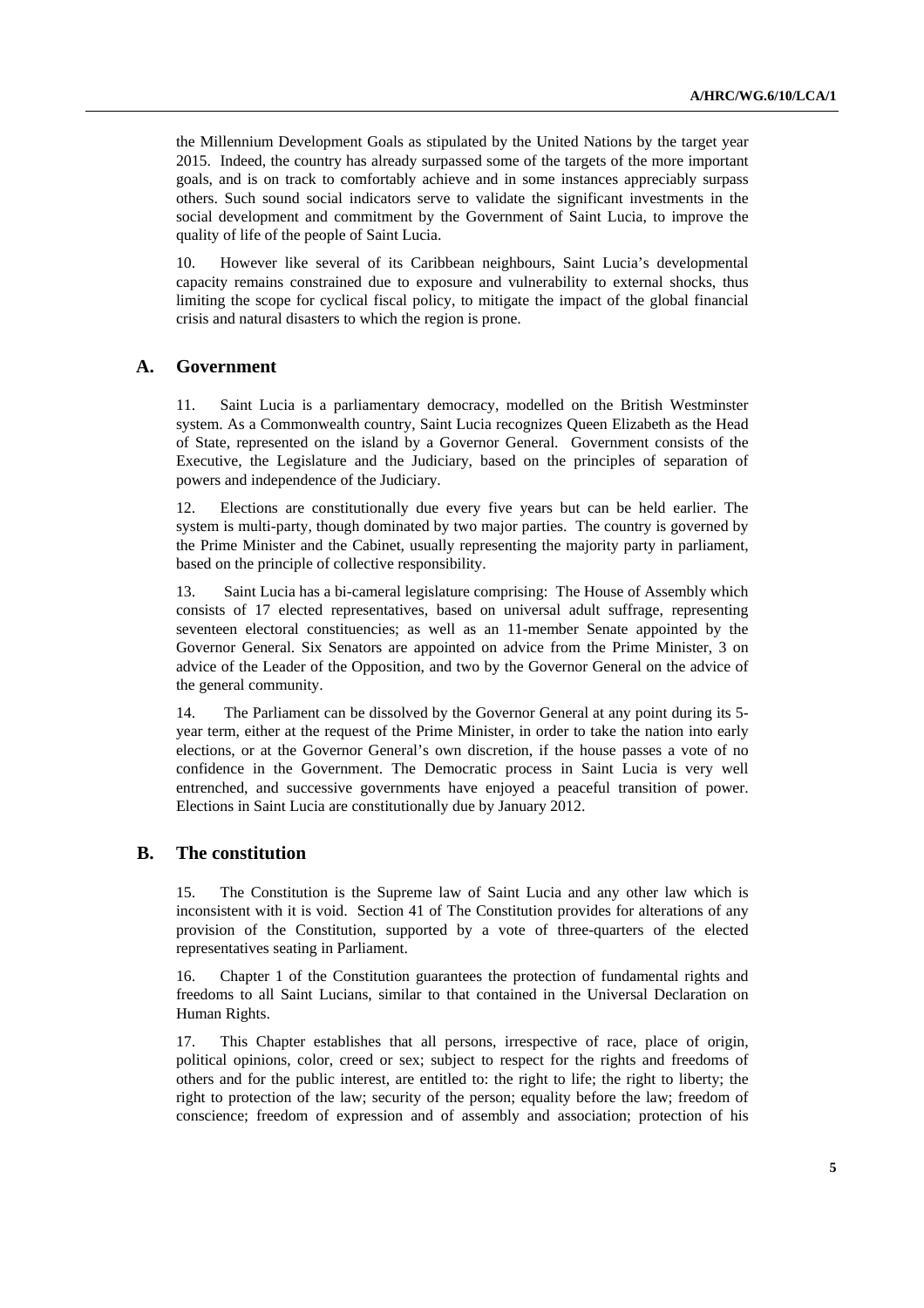family; protection of his personal privacy; protection for the privacy of his home and other property; protection from deprivation of property without compensation; protection from slavery and forced labour; protection from inhumane treatment; protection from discrimination on the grounds of race, etc; protection of persons detained under emergency laws.

18. Article 16 of the Constitution guarantees Judicial Redress to any individual who alleges that their fundamental rights have been, or are likely to be contravened. Consequently, any individual or group of individuals who believe that their rights have been violated or that they may have discriminated against can initiate proceedings before the High Court to achieve redress.

19. The Constitution further makes provision for matters relating to the composition of Parliament and the Senate; the House of Assembly; the procedure to be followed by Parliament; delimitation of constituencies and establishment of commissions.

### **C. The judiciary**

20. Saint Lucia's legal system is based on the English Common Law, with most of its statute law originating from the United Kingdom.

21. The court system is multi-tiered and consists of the Magistrate's Court, the High Court and the Eastern Caribbean Court of Appeal. The Magistrate's Court adjudicates on the less severe criminal and civil law matters. Within the Magistrate's Court, there is also a special Division of the Family Court to deal with family matters. The High Court handles major civil and criminal cases, and is presided over by three resident judges. Appeals from both Courts go to the Eastern Caribbean Court of Appeal, which is based in Saint Lucia.

22. The Judiciary is part of the Eastern Caribbean Legal System and the Court of Appeal is shared with other member states of the Organisation of Eastern Caribbean States (OECS). The Court of Appeal is presided over by the Chief Justice along with two other judges.

23. Appeals from the Appellate Court are referred to the Court of Final Jurisdiction which is the Judicial Committee of the Privy Council of the House of Lords in London.

24. Saint Lucia also recognizes the original jurisdiction of the Caribbean Court of Justice for the interpretation of the Revised Treaty of Chaguaramas. This Treaty governs the operations of CARICOM including the CARICOM Single Market and Economy (CSME).

#### **D. International instruments**

25. Saint Lucia is party to the following regional and international human rights instruments: Convention on the Rights of the Child; International Convention on the Elimination of all Forms of Racial Discrimination; Convention on the Elimination of All form of Discrimination Against Women (CEDAW); The Belem Do Para Convention, The Beijing Platform for Action (Beijing 1995), The Brasilia Consensus; The United Nations Convention against Transnational Organized Crime; The Rome Statute of the International Criminal Court. Saint Lucia also intends to sign the International Convention on Civil and Political Rights, shortly.

26. Given that Saint Lucia is governed by a dualist system, international human right instruments are not directly applicable in national courts, and consequently domestic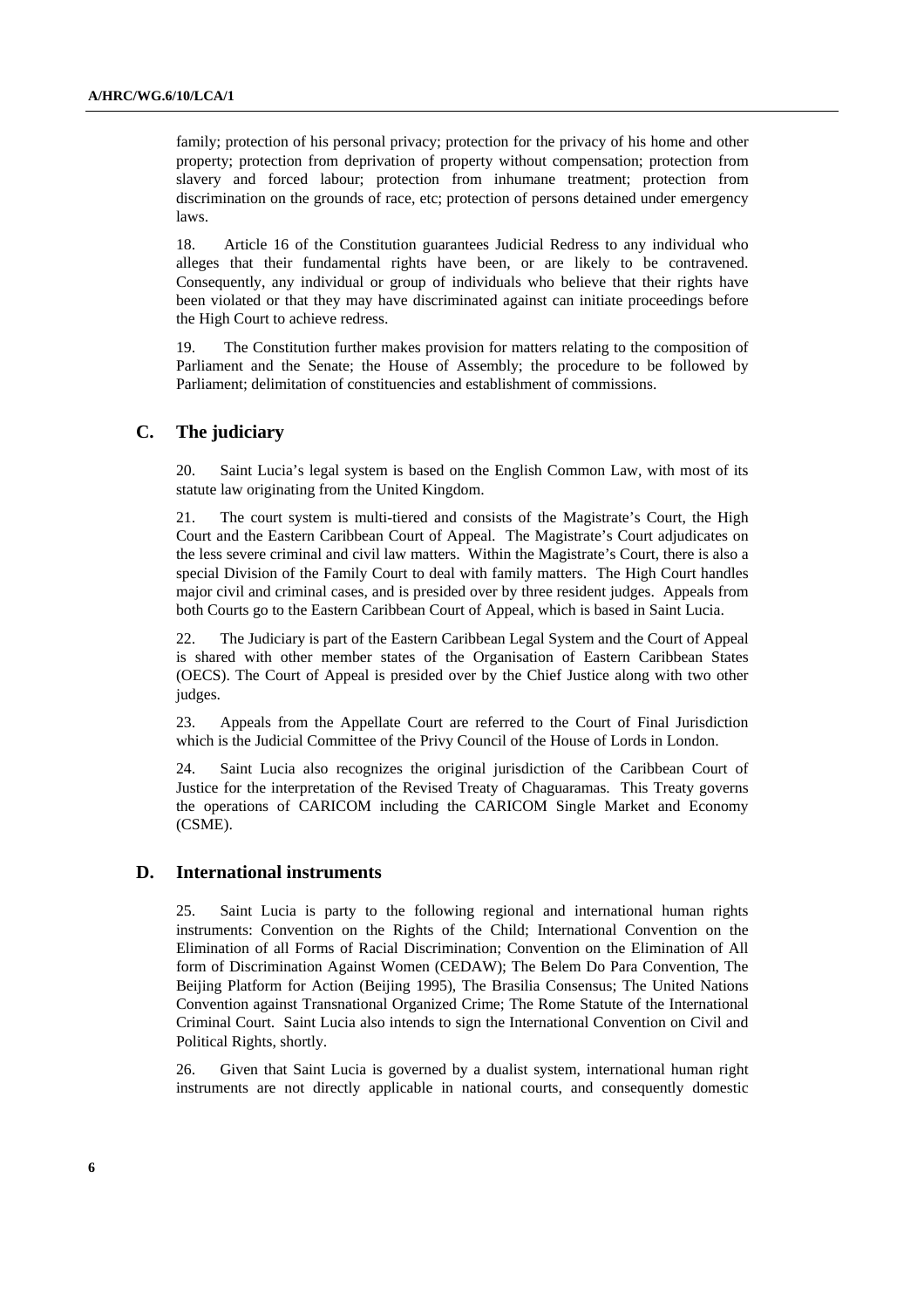legislation must first be enacted, to incorporate international conventions, and give them legal effect domestically.

## **III. Promotion and protection of human rights**

### **A. Children**

27. The Division of Human Services is the primary Governmental agency charged with the responsibility for promoting and protecting the rights of children and the elderly in Saint Lucia.

28. Committed to expanding and securing the rights of children in Saint Lucia, the Government of Saint Lucia from 2006 to present, has significantly increased capital budgetary allocations for children. Funds were made available for the construction of a Transit Home for children ('New Beginnings') which accommodates twenty-two (22) children who are victims of severe child abuse and neglect. The home also includes a Therapeutic Centre intended to provide psychotherapy treatment.

29. Funds were also allocated to expand the existing Upton Gardens Girls Centre to provide residential quarters. This centre aims to provide rehabilitation to underprivileged, abused, neglected and abandoned teenage girls on the verge of delinquency. The centre is mainly financed by a government grant, as well as by local donations.

30. Plans are currently under-way to construct a temporary extension of the existing Boys Training Centre which accommodates boys in conflict with the law, and those in need of care and protection. The extension will serve to separate the two categories of boys. This programme is funded by the Saint Lucia Development Fund and is designed to create a "home-like" environment for boys who are in need of care and protection. A second structure with four units is also under construction to accommodate boys with very serious behavioural problems.

31. A second site has been identified for the construction of a new juvenile rehabilitation facility for male and female juveniles also in conflict with the law, and who have been required by a magistrate to reside at this facility. Accommodation will also be available for juveniles who are under court ordered supervision and whose home environment has been deemed unsuitable. This facility is intended to reflect more of a home setting for minors, rather than a penal setting.

32. The Ministry of Social Transformation, Youth and Sports is currently piloting a community after school program in three deprived communities. This program commenced in April 2009, and is expected to continue into the year 2013. The primary objective of the project is to improve the academic performance, as well as the behaviour and attitudes of underprivileged children between the ages of  $8 - 16$  years. The children are engaged in various activities including homework, drama, painting and other healthy recreational activities. The ultimate goal is to ensure that children remain in school, and contribute to community empowerment and national development. The programme is funded by the Organization of American States (OAS) and the Government of Saint Lucia. Approximately one hundred and eight (108) children are currently benefiting from the program.

33. In 2006, the Royal Saint Lucia Police Force in collaboration with the Division of Human Services established the vulnerable persons team in the north and south of the island. This Unit was introduced to provide child-friendly services in the investigation and management of all cases of child abuse and neglect. Since the introduction of this Team, there has been a significant improvement in child abuse investigations by the police. The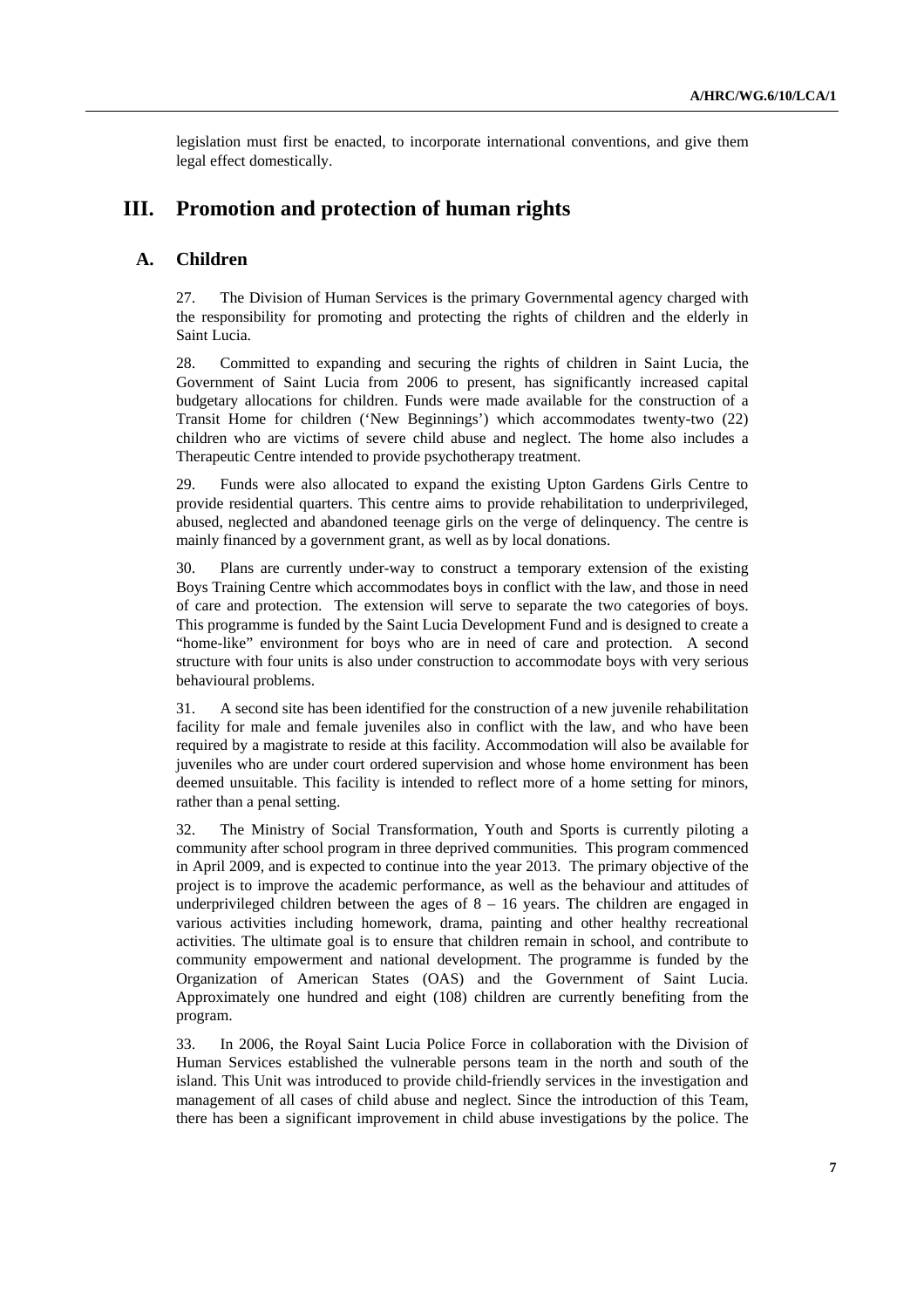Team has also resulted in an improved inter-agency collaboration between the police and the Division of Human Services and Family Affairs in child abuse related matters.

34. The Evidence Act (2002) secures and guarantees the effective testimony of children in legal proceedings. The introduction of video link technology under the Act, has proven essential in protecting children who have been victims of sexual abuse. A child under the age of twelve years who is a complainant in a sexual offence case can be afforded treatment as a vulnerable witness. In such cases the child may be allowed to testify while being screened off from the defendant, or testify from a location outside the court room. While children under the age of twelve (12) years cannot be sworn, provision is made under the Act, to accept the child's evidence as admissible, if the child states that s/he "promises to tell the truth."

35. The Roving Caregivers Program was introduced in 2002 by the Caribbean Support Initiative (CSI). This program provides early childhood stimulation to children from birth to three years of age who are at risk, by focusing on parents and children through a home visitation intervention model. The Program targets communities that meet the poverty vulnerability profile, and have the highest cohort of newborn to three-year-olds that are inadequately served with day-care or preschool services. The main aim of the Program is to enhance parenting knowledge, stimulate good parenting behaviour and change inappropriate child rearing practices. This is facilitated through regular visits by home visitors called Rovers. The Rovers receive intensive and systematic training, in preparation for their work with children and parents and family members. Home visits are conducted twice weekly. An evaluation of the Roving Caregivers Programme conducted in 2008, revealed significant improvements in parental care and parent/child relationships.

#### **B. Education**

36. The Saint Lucia Education Act of 1999 governs the education system, and makes education compulsory for all persons between the ages of five and fifteen years of age. In accordance with the Convention on the Rights of the Child, the Education Act affirms the rights of all children to receive an education and it prohibits refused admission of students to schools on any discriminatory grounds. Saint Lucia has attained both universal primary and secondary education and continues its commitment to ensuring the right of every Saint Lucian child to a quality education.

37. With the attainment on Universal Secondary Education, every child now has access to a secondary education. However, the attainment of Universal Secondary Education requires renewed efforts within the education system to enhance Literacy and Numeracy skill. In 2005 a National Literacy Policy and Plan and a National Numeracy Policy and Plan were developed for all schools on the island. More recently, the Education Sector Development Plan (ESDP) for the period 2009 and beyond was implemented to focus heavily on the quality, relevance and diversification of education.

38. Cognizant of the sensitivities associated with the emotional and social needs of students, the Government of Saint Lucia has developed various safety nets aimed at less advantaged and "at risk" children. These safety features act as a buffer to guarantee all students equal access to a well rounded education, and include: (a) text book rentals, (b) a book bursary (c) a school feeding program and (d) a transportation subsidy program at most secondary schools.

39. With regard to post secondary school education, there has been a significant increase in the number of scholarships awarded by the Government of Saint Lucia towards the pursuit of higher education overseas. Additionally, the Sir Arthur Lewis Community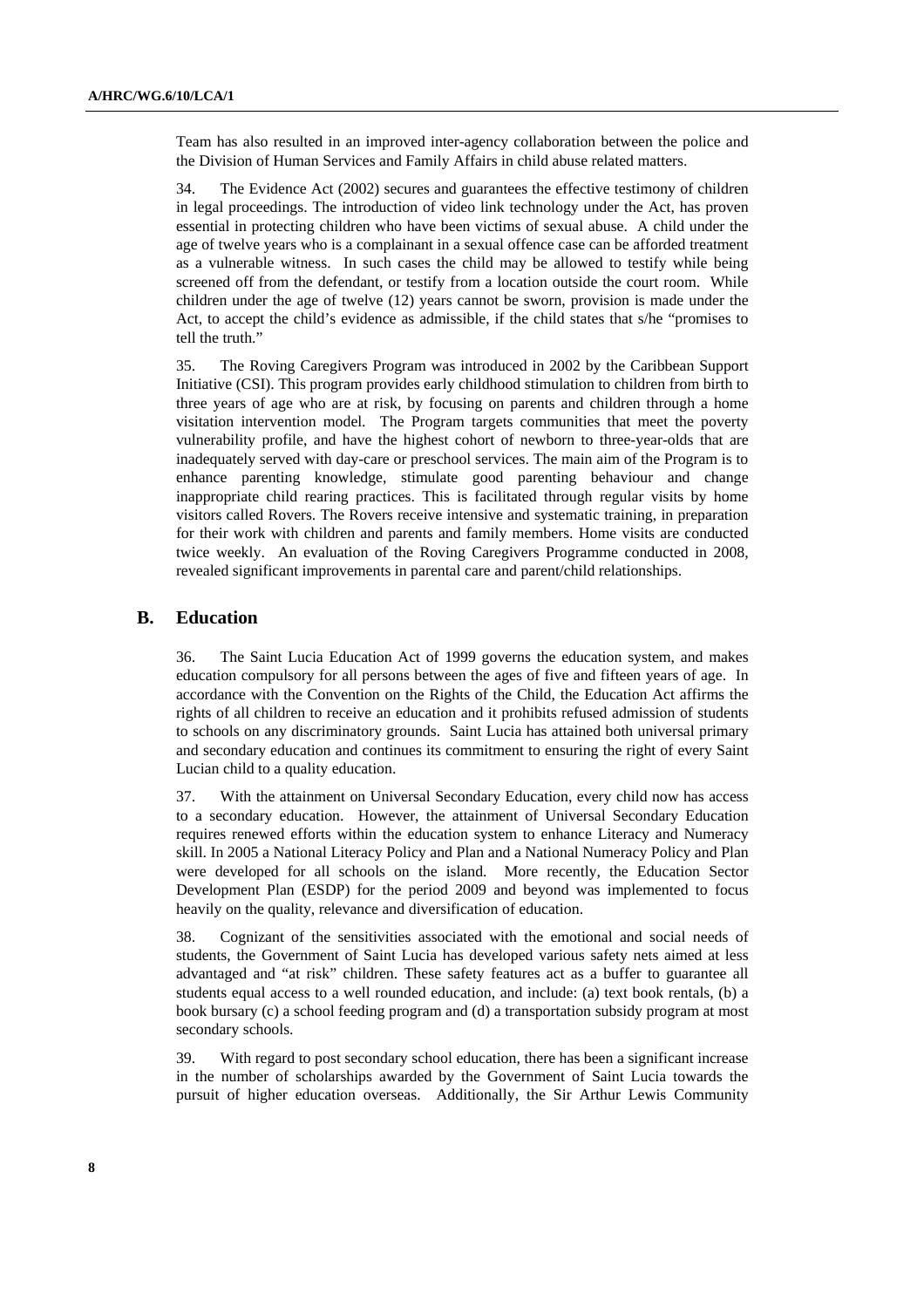College Bursary Programme funded by the Government, provides financial assistance to underprivileged/disadvantaged students pursuing tertiary education at that institution.

40. The right to education is further supplemented by the Education (Amendment) Act No. 13 of 2007 which enacted on 17<sup>th</sup> September, 2007. By virtue of this amendment, a private educational institution may provide an Early Childhood Services Programme suitable to the needs of children less than 5 years of age, if the parent of the child agrees.

41. At the early childhood level, there is continued focus on policy and development of standards for inspecting, registering, licensing, monitoring and improving early childhood facilities on a national scale. In addition, the Government has committed itself as a part of the 2009–2010 national budget, to make financial contributions to early childhood centres.

42. The National Skills Development Centre (NSDC) and the National Enrichment Learning Unit (NELU) play critical roles in continuing education in areas such as technical/vocational and soft skills to youth and adults. Both the NSDC and NELU programs receive an annual subvention from the Government offering a 'second chance' education with alternative pathways to lifelong and continuous learning. The NSDC provides services and training in a variety of areas such as career counselling, technical vocational skills training, job search workshops and job attachments and placements.

43. The Government's commitment to education for all is further highlighted by the fact that all teenage mothers are allowed to return to school after the birth of their child.

### **C. Gender**

44. The Division of Gender Relations is the governmental agency charged with the responsibility for promoting gender equality and equity and the advancement of women's rights in Saint Lucia.

45. The efforts of the Division are realised mainly through education and sensitization activities, empowerment training, awareness building and advocacy to increase knowledge on women rights and gender issues especially as it relates to legislation that promotes and provide redress in situations of discrimination.

46. Recognising that violence against women is a major obstacle to women's advancement and empowerment, Saint Lucia enacted The Domestic Violence Summary Proceedings Act in 1994 which provides redress to victims of domestic violence through Protection, Occupation and Tenancy Orders. Further realising the positive correlation between violence against women and unemployment and poverty, much of the efforts of the Division are directed at setting up response mechanisms to assist women who are victims of gender based violence.

47. Consequently, the Women Support Centre was established in 2001 to provide a safe alternative to women who have to flee from their homes as a result of domestic violence. The centre facilitates the provision of protection, legal support and counselling. Understanding that many victims of violence are also victims of economic violence, serious efforts are also made to provide clients at the centre with a measure of financial independence through job placement and training to obtain skills for employment. Clients are also assisted with permanent housing in an effort to help improve the quality of their lives and enable them to take advantage of opportunities where they can maintain themselves and their children. The Government intends to continue efforts to ensure that all women have access to all resources, are free from violence and the fear of violence.

48. In an effort to address the concerns with regards to the low level of participation of women in public and political life at the highest levels of decision making, the Division with assistance from the Caribbean Institute for Women in Politics (CWIPP), has organised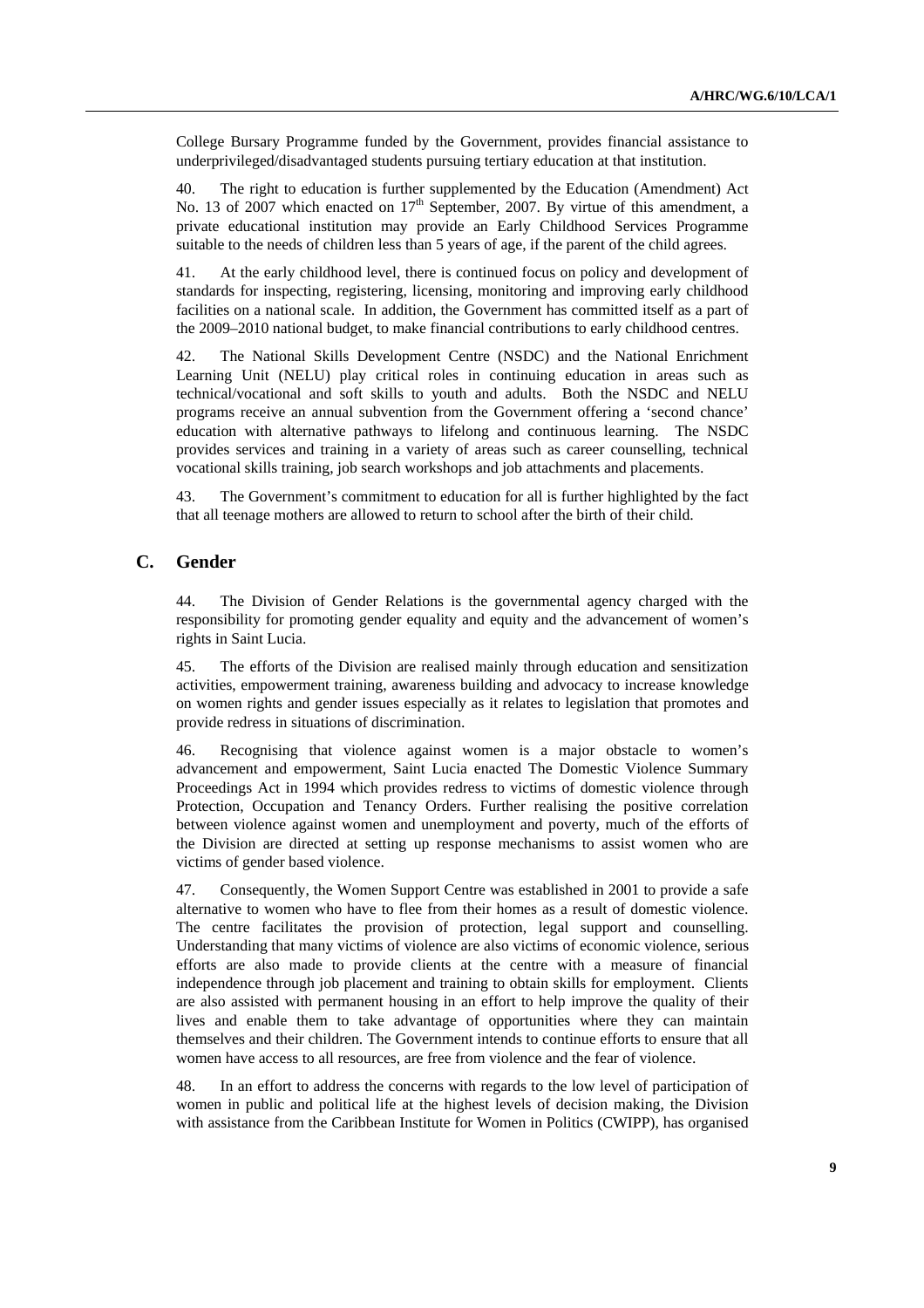national dialogues and consultations with women to raise consciousness among female voters and to provide some training and support to female candidates. There is a need to continue these efforts to accelerate the increase in the level of representation of women at the country's highest level of political decision making. There is currently one female member represented in the House of Assembly, and the Speaker of the House is also female. Within the Senate, a female leads as President of the Senate, with two other females represented on the Senate floor. The Governor General of Saint Lucia is also female. Working women comprise 58.7 per cent of the Civil Service in Saint Lucia with an increasing number of women, now heading Government Ministries as Permanent Secretaries.

49. The Equality of Opportunity and Treatment in Employment and Occupation Act was incorporated in 2000 to protect workers from discriminatory practices in the workplace. The Act specifically includes redress for gender discrimination which was a significant step in protecting the rights of the working woman and persons with family responsibility. The Act particularly prohibits sexual harassment, and the employer is particularly prohibited from engaging in such behaviour, in determining the type of treatment and opportunities an employee receives.

50. Women in Saint Lucia at almost all education levels and programmes have taken greater advantage of educational opportunities than their male counterparts. To help eliminate this inequality in participation, the Ministry of Education in its draft 2008-2013 Strategic Outlook, included as a priority, the need to raise the levels of male student performance. Female students also outperform their male counterparts at all education levels. One of the primary objectives of the Literacy Plan targeted at male students seeks to "Raise literacy achievement levels of the male students." Some of the strategies identified to accomplish this objective include:

- Compiling and distributing research based practices which have positive effects on boys.
- Purchasing literacy materials suitable for boys.
- Conducting training workshops focusing on teaching strategies to address the needs of male students.
- Documenting best practices used by local teachers to motivate boys.

#### **D. Poverty reduction**

51. Poverty is perhaps the most important social issue facing Saint Lucia at this time. The most recent Country Poverty Assessment (2005/2006) indicated that while there was a slight increase in relative poverty, there was a dramatic decrease in extreme poverty. This can be attributed to multiple interventions, mainly state sponsored, and complemented by the philanthropic work of faith based organizations and other civil society organizations.

52. A situational analysis of social investment budgeting conducted as part of the recent Social Safety Net Assessment reveals that expenditures on social assistance were estimated at EC\$34.1 million (US\$12.6 million) in the financial year 2008/2009. This represented less than 1.3 per cent of the Gross Domestic Product (GDP) and 2.9 per cent of Central Government expenditures.

53. The Government is committed to ensuring that programs aimed at providing services to the poor of Saint Lucia are continued and strengthened. These include, but are not limited to: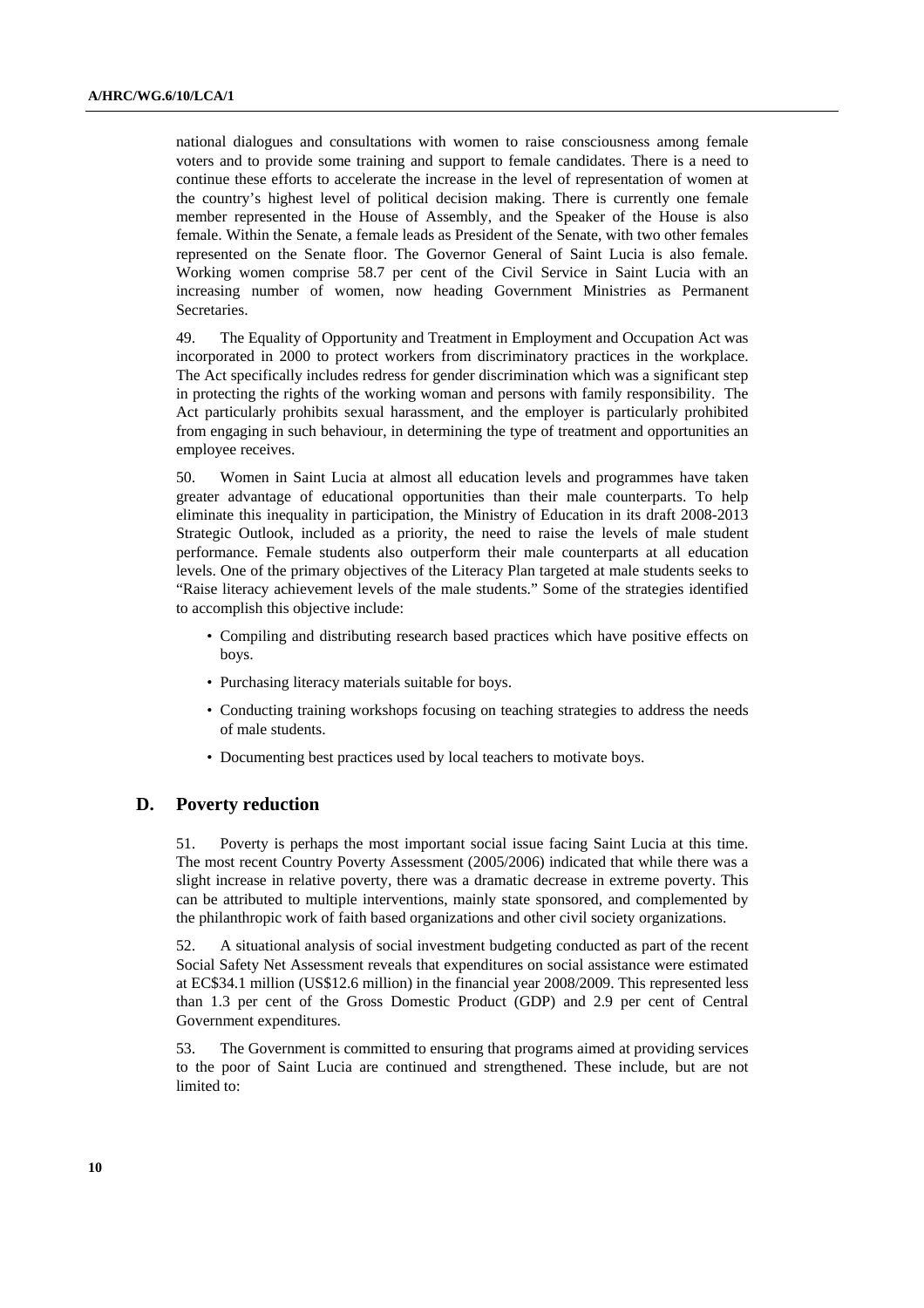- The Saint Lucia Social Development Fund (SSDF) ensures the delivery of basic services to disadvantaged and marginalized communities. This involves implementing infrastructural projects, providing vocational skills training and upgrading, building capacity and institutional strengthening, and facilitating the construction and rehabilitation of water and sanitation systems and social assistance services. The SSDF administers:
	- The 'Koudemein Ste. Lucie' pilot program this project involves specially trained family social workers, support counsellors and community officers who maintain regular visitations with indigent households over a two year period, building close relationships and becoming a conduit through which support is administered. The families commit to participating in all the initiatives and programs geared towards the improvement of their quality of life in areas of health, education, family dynamics, housing, work and income. These areas of intervention are considered to be the pillars or foundation upon which the bridge is built to allow families access to essential services and provide opportunities to get out of poverty.
	- Social Assistance this consists of a number of socio-economic programs providing public assistance, skills training, capacity building and institutional strengthening.
	- Education Assistance Program this program delivers educational services and support to poor families and the economically disadvantaged.
	- Housing Assistance Program provides assistance to needy and indigent individuals who live in deplorable housing conditions. Special consideration is given to the elderly, persons with disabilities and households with young children, as well as households affected by natural disasters and fire.
	- Basic Needs Trust Fund seeks to improve health and educational facilities in deprived communities.
	- Slope Stabilization Program focuses on stabilizing and reducing landslide risk in poor communities which are particularly vulnerable to landslides.
	- Holistic Opportunities for Personal Empowerment (HOPE) this programme seeks to increase food safety of households, the absorption of a segment of unskilled persons into the labour market, the provision of basic skill training and relief to households via education, health and nutrition exercises.
- Public Assistance Program the underprivileged and the destitute receive a monthly allowance of EC\$176.00 to help provide for their basic needs.
- The James Belgrave Micro Enterprise Development Fund (BELfund) seeks to provide persons who may be poor, deprived, underprivileged or unemployed access to credit to start their own micro businesses. Additional support for business training, technical assistance and general commercial support is further provided. A component of the eligibility requirements for this program includes an applicant's willingness to be trained in enterprise development. Access to credit is granted only upon completion of the program.

#### **E. Police Complaints Unit**

54. The Police Complaints Act was enacted in 2003. The Act provides for the establishment of a Police Complaints Commission and a Police Complaints Unit. The Complaints Unit receives, investigates and determines complaints and other related matters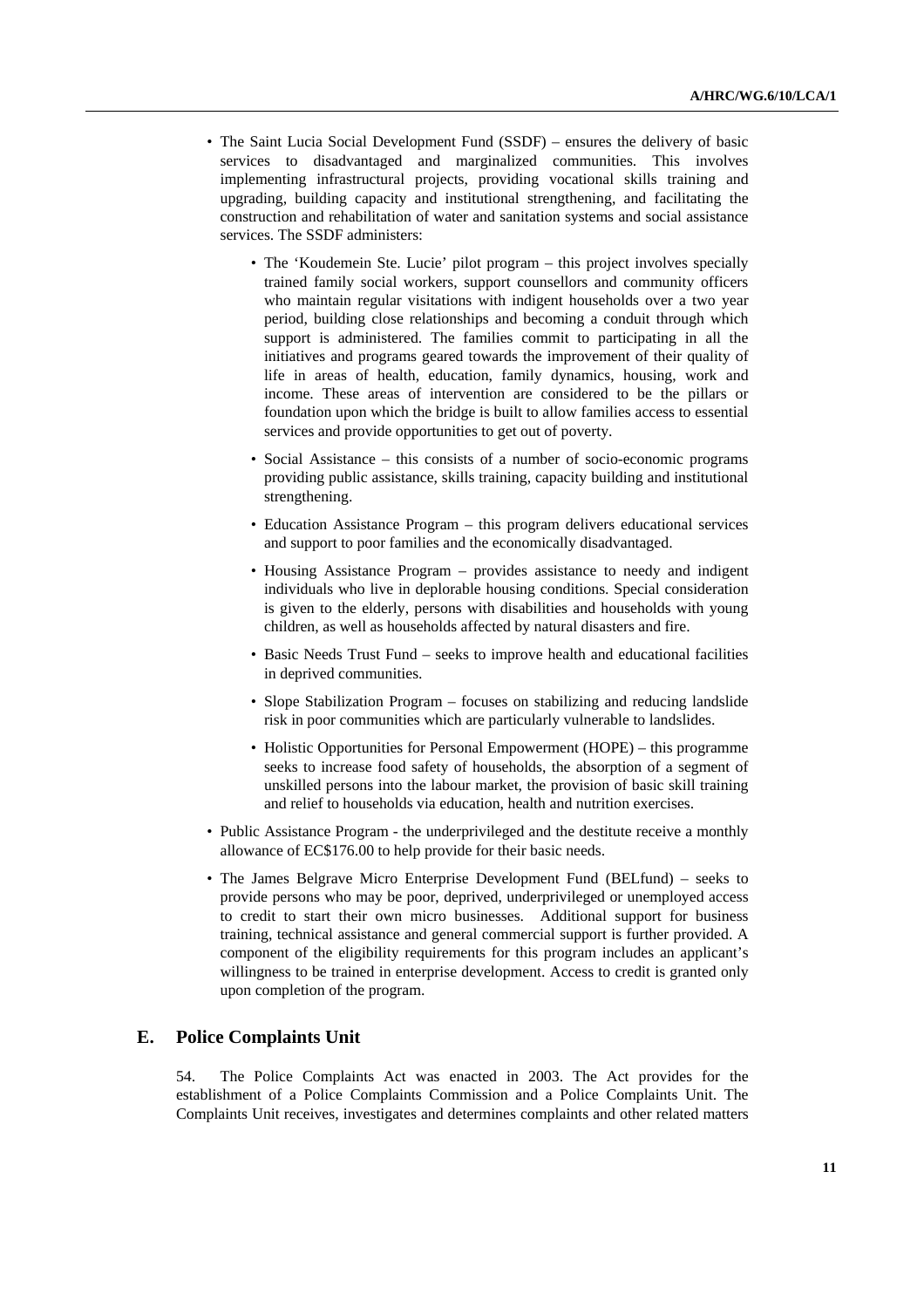by the public against the police. In facilitating this process, the Complaints Unit is headed by an assistant superintendent, one inspector, two sergeants, and one corporal. Complaints about the conduct of police officers at the rank of Inspector and below are received from any member of the public, irrespective of whether the individual was directly affected by the alleged conduct. This means that any eyewitness can also lodge a complaint. Within the hierarchy of that Unit, officers investigate complaints against other police officers who rank beneath them. The Police Complaints Commission investigates complaints against officers, who are above the rank of Inspector.

55. The Police Complaints Commission is an independent body, with primary responsibility for overseeing the complaints process. The Commission monitors and supervises the investigations to ensure that they are carried out impartially and thoroughly in accordance with the Act. The Commission also has the power to conduct its own investigation in relation to any complaint.

### **F. Older persons**

56. In October 1986, HelpAge Saint Lucia was formed to effectively address and meet the needs of older persons in Saint Lucia. With renewed support from committee members, HelpAge International, and the Ministry of Health, HelpAge was positively transformed into the National Council of and for Older persons in 1997.

57. In 1999 a study was conducted with the Council, under the guidance of the Ministry of Health, to determine the most appropriate policies and practical measures, which should be adopted to enhance the status and quality of life of older persons in Saint Lucia. This study resulted in the implementation of the following programs:

- Extensive age awareness training for key family members, older persons and caregivers. A total of one hundred and fifty (150) caregivers have been trained to date. Some of these caregivers are expected to provide in-home care for older persons, so that persons can remain within their homes for longer periods.
- Assistance for housing repairs for older persons, as well as construction of new dwelling structures where needed. However there remains a need for greater financial assistance, so that this program can operate more efficiently.
- Construction of two adult day care centres to provide avenues for socializing, and opportunities to acquire various skills that encourage healthy lifestyles, to assist older persons in generating income if desired. (In addition to these day care centres, there currently exist four homes for older person in Saint Lucia, assisted by Government, through quarterly subventions. There are also other homes that are privately operated).
- Exemptions on house and property tax for older persons.
- Provision of monthly financial/public assistance for older persons.
- National Senior Games. This has led to Saint Lucia's further participation in regional and international Senior Games. Saint Lucia's oldest competitor is seventyfive (75) years old, and has won the 50m, 100m, and 200m races.
- Annual Golden Pageant and Awards Ceremony to show appreciation of older persons.

58. In addition to these programs, there are other community, and individual led programs which assist with care of older persons. In particular there are twenty-four (24) *Club 60* community groups island wide that assist with the care of older persons in their respective communities.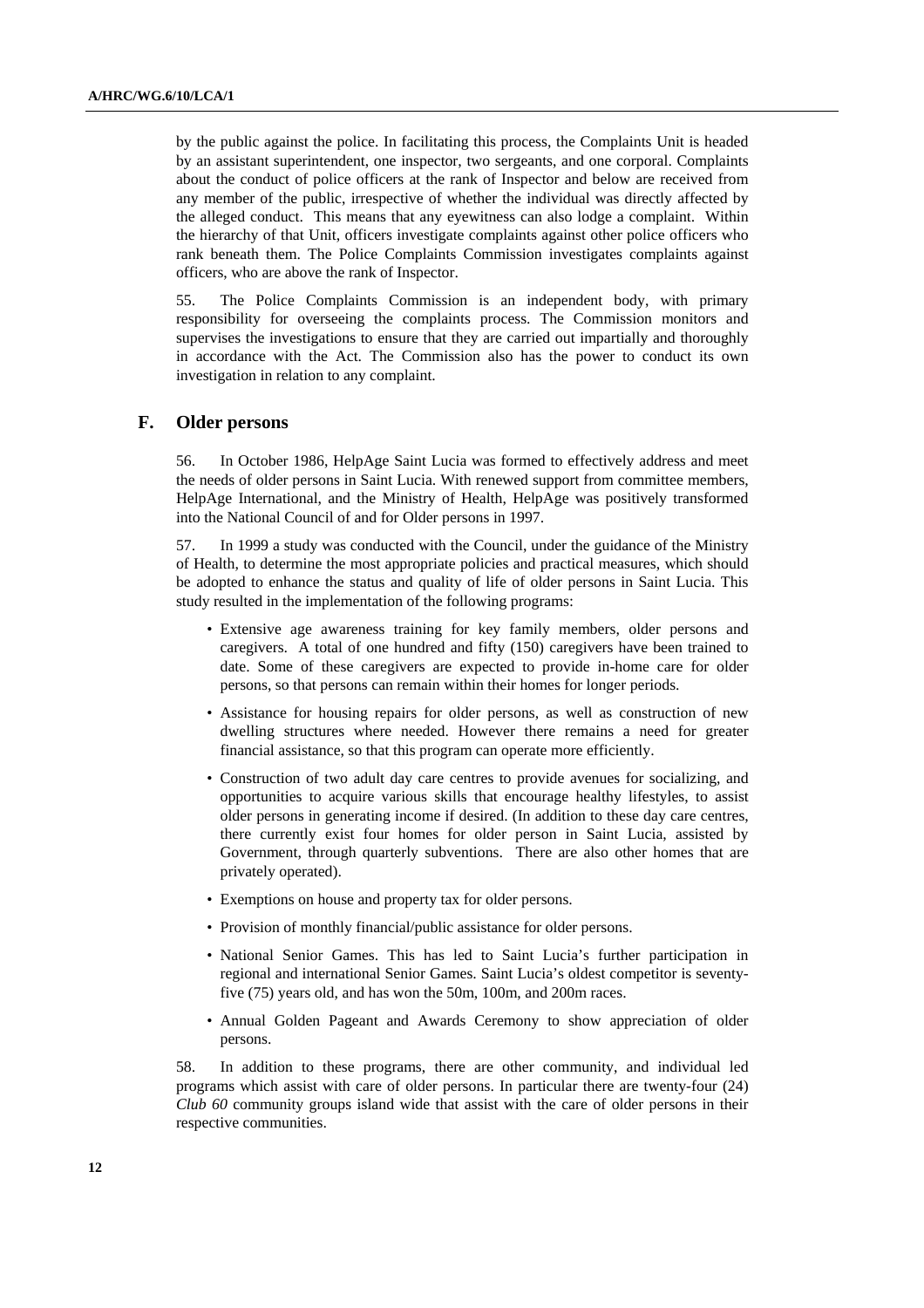59. Saint Lucia observed the twentieth United Nations International Day for Older persons on October 1st 2010 under the theme: "Older Persons and the achievement of the Millennium Development Goals." On this day, special recognition is given to older persons, who are honored for significant contributions made in their communities.

60. Saint Lucia has drafted a National Policy for Older Persons which takes into consideration the principles of the United Nations Madrid International Plan of Action on Ageing (2002), the Regional Strategy for the Implementation in Latin America and the Caribbean of the Madrid International Plan of Action of Ageing (2003), and the CARICOM Charter on Health and Ageing (1998). This Policy is currently being vetted by the Attorney General's Chambers.

### **G. Persons with disabilities**

61. The National Council of and for Persons with Disabilities is an umbrella body established in 1981 representing persons with various disabilities in Saint Lucia. With assistance from government and donor agencies, the Council has made tremendous progress with the implementation of different programs including:

- Ongoing public awareness campaigns and advocacy through schools, churches, clubs and the media.
- Establishment of a database of persons with disabilities in Saint Lucia.
- Empowerment of persons with disabilities through the provision of physiotherapy services, regional educational exchange programs, establishment of various skills training workshops, and job placements to encourage economic independence.
- Meeting the needs of persons with disabilities, through the provision of food to the poor and indigent.

62. Particular emphasis is placed on individuals with special needs, through the mandate of the Special Education Unit of the Ministry of Education. This unit serves children with special needs, including those within the general education school system who have learning difficulties, and those attending special schools. This Unit oversees five special schools that provide targeted educational programs for children with disabilities in Saint Lucia. These include: (i) Deaf Education, (ii) Blind Education, (iii) Mental Retardation, (iv) Learning Disability, (v) Physical Handicap, (vi) Dyslexia, (vii) Multiple Handicaps, (viii) Speech Impairment and, (ix) General Special Education. In addition, students in mainstream schools are served by special educational needs teachers in a Special Education Student Support Program. The Government continues to view Special Education broadly, taking into account various areas of disabilities from the multi-handicapped, to the child with learning disabilities.

63. A National Policy for persons with disabilities has also been drafted based on principles derived from various Treaties and Conventions that relate to or infer support for persons with disabilities. This policy has been vetted by the Attorney General's Chambers, and is currently being reviewed by the Committee of Persons with disabilities.

64. Recognizing the right of persons with disabilities to have comfortable physical access to the Courts, the District Court from 2002, managed all matters involving such persons, and transferred these matters to a court on the ground floor of the Court House. Infrastructural improvements have also been undertaken in some public areas, to provide access and parking for persons with physical disabilities.

65. Special consideration is now being given to the signature and ratification of the United Nations Convention on the Rights of Persons with Disabilities, so as to provide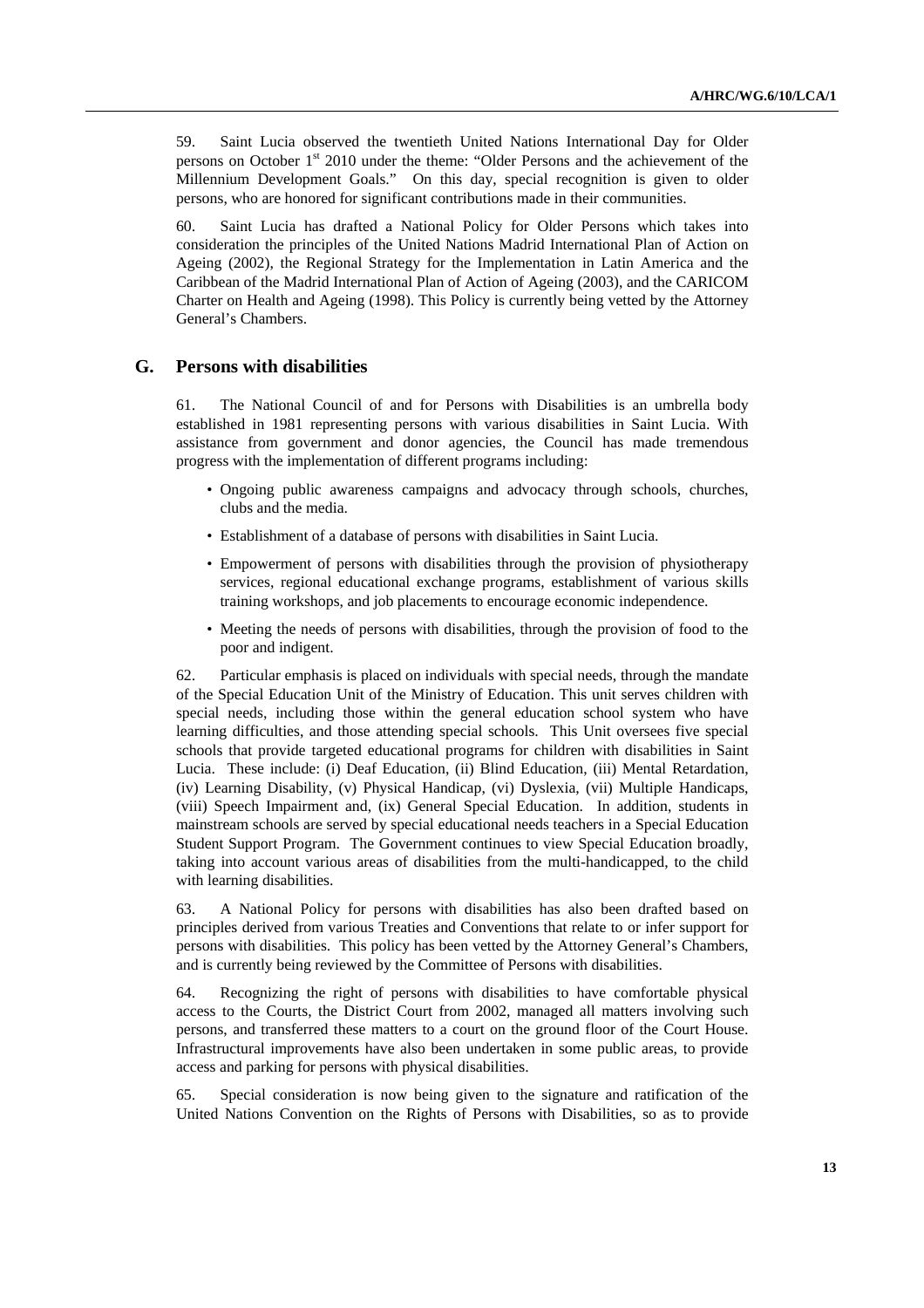more extensively for the rights of persons with disabilities and enhance the quality of life of such persons.

### **H. Trafficking in persons**

66. The Counter-Trafficking Act No. 7 of 2010 came into force on 1st February, 2010. The Act gives effect to and implements the Protocol to Prevent, Suppress and Punish Trafficking in Persons, especially as it relates to women and children. The Act makes provision to protect the privacy of victims, and provides for proceedings to be held in camera; it also safeguards the immigration status of victims; provides for the return of victims to their country of citizenship or lawful residence; assistance to victims who are unable to prove their national status through normal means and makes special considerations for victims who are children.

### **I. Social security**

67. The Government of Saint Lucia recognizes that social security is an indispensable part of government social policy, and an important tool to prevent and alleviate poverty. In keeping with this philosophy, and Article 22 of the Universal Declaration of Human Rights, the Government of Saint Lucia has since 1970 established a compulsory contributory social security system for all employed persons. The twice revised National Insurance Corporation Act initially provided for payment of long-term benefits only, in the form of: old age, survivors and invalidity payments/grants. These payments constituted a single lump sum usually payable at a qualifying date. Noting the limitations of that system, the legislation was revised and the scheme was extended to include short term benefits as well. The range of benefits (both long and short term), now payable include: Maternity allowance or grants; sickness benefits; invalidity pension or grant; age pension or grant; employment injury; survivors' pension or grant; funeral grant; and hospitalization benefits.

### **J. Health**

68. In keeping with the World Health Organization's definition that "Health is a state of complete physical, mental and social well being and not merely the absence of disease or infirmity", the Government of Saint Lucia is committed to providing a health care system that is accessible, affordable, equitable, sustainable, and of the highest international standard for Saint Lucians.

69. In pursuance of this mandate the Government has implemented a National Strategic Plan for Health (2006–2011). This plan provides the road map for addressing any current systematic deficiencies through a collaborative approach with internal and external stakeholders in the health sector, and seeks to strengthen necessary components to ensure a sustained, equitable and affordable approach to health and wellness.

70. The Ministry of Health has made significant strides in securing and improving access to quality health care for all Saint Lucians. This is reflected through the following achievements:

- Health care facilities located within three miles from where persons work and live and which offer a range of prevention, promotion, early diagnosis, curative, rehabilitative and palliative services to the population.
- Removal of a doctor's fee at health centres, and the introduction of exemption cards for the elderly.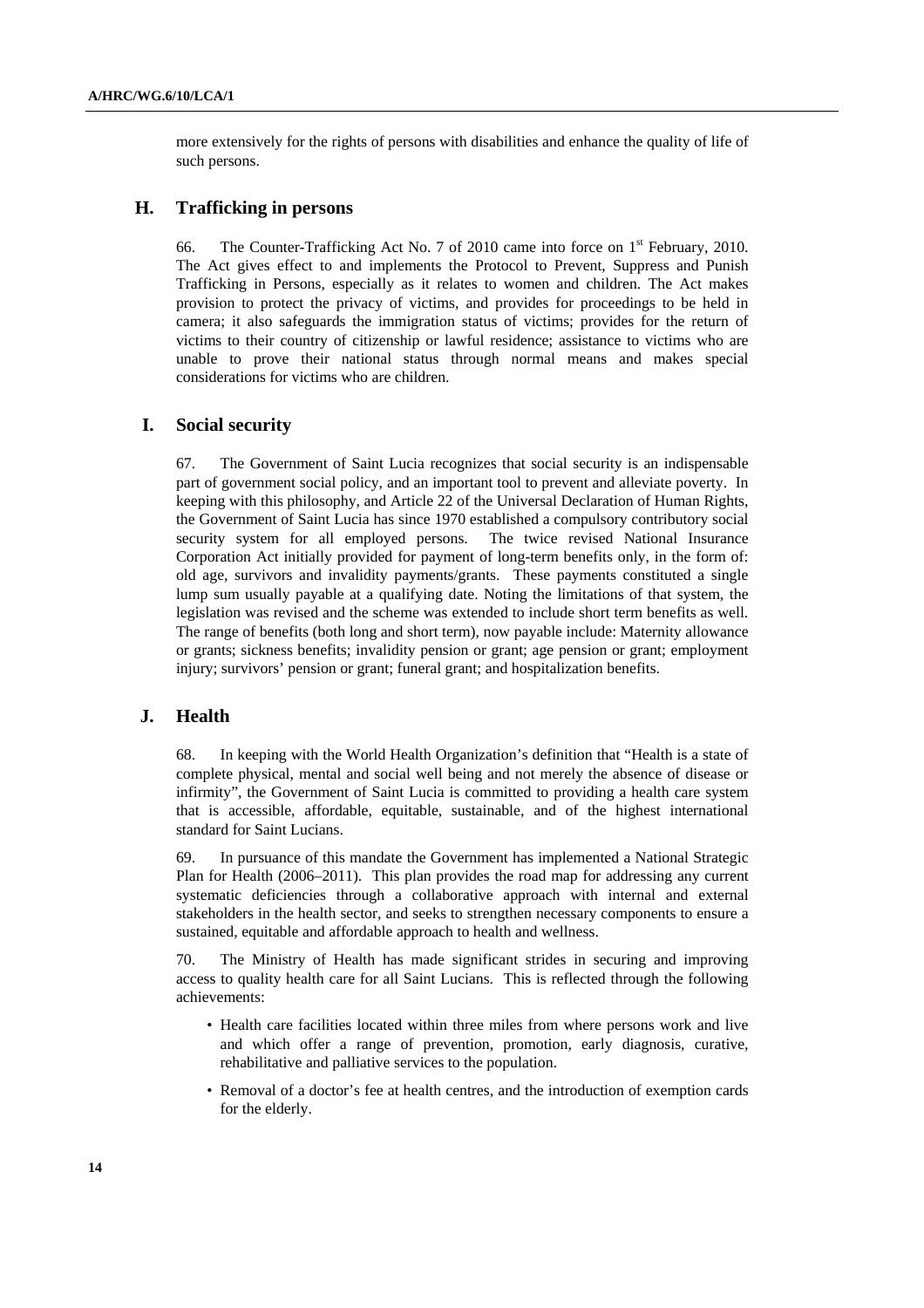- Upgraded physical infrastructure with assistance from international agencies such as the World Bank, European Union and the Caribbean Development Bank.
- Consistently high child immunization coverage.
- Reduction in the incidence of communicable diseases.
- Reduction in overall birth rate and in teenage pregnancies.
- Reduction in nutritional diseases among children.
- Increased life expectancy.
- Strengthening of the response to the Prevention and control of HIV/AIDS through assistance from the World Bank and Global Fund.
- Environmental health monitoring food establishments, vector control

71. In keeping with Article 25 of the United Nations Declaration of Human Rights on provision of adequate healthcare for persons living in circumstances beyond their control, the Government of Saint Lucia, in February 2010 opened a new National Mental Wellness Centre designed to provide a safe and protective environment to support individuals with serious and persistent mental illness. The facilities and services at this new centre are extensive, and include: diagnostic treatment, clinical laboratories, dental services, food and nutrition, as well as in-patient care. Specially trained staff work closely with clients, to determine the level of community and family support required, before they are integrated within the wider community.

72. Recognizing the need to upgrade and continually improve its' health care facilities, the Government of Saint Lucia has entered into an agreement with the European Commission for the construction of a new one hundred and twenty-two (122) bed general hospital which is expected to be completed by February 2012. This will replace the island's century old main hospital which is in need of repair, and more contemporary facilities.

73. The Government of Saint Lucia has further embraced the challenge and opportunity provided to reconstruct the St. Jude's hospital in the Southern part of the island, which was unfortunately destroyed by fire in September 2009. This new hospital will be constructed in keeping with futuristic requirements and the National Strategic Plan for Health.

## **IV. Achievements and best practices**

### **A. Justice**

74. The Government of Saint Lucia has recognized the need to provide legal aid and advice to persons who have insufficient means of seeking legal representation. Consequently, the Ministry of Justice has established the Legal Aid Authority Board, responsible for implementing mechanisms to provide legal aid. The Board will be governed by the Legal Aid Act (2007) and the Legal Aid Regulations. The Unit is expected to commence operations by the end of 2010.

75. The Criminal Code (Amendment) Act came into effect on November  $27<sup>th</sup> 2006$ . The revised code addresses several gender issues and introduces new provisions such as kidnapping and stalking. The laws on rape have been amended to include a re-definition of carnal knowledge without discrimination as to gender. Rape is now defined as any unsolicited or un-consensual sexual act with any other person. As a consequence, marital rape is now an offence, and any unsolicited homosexual act can also constitute rape. The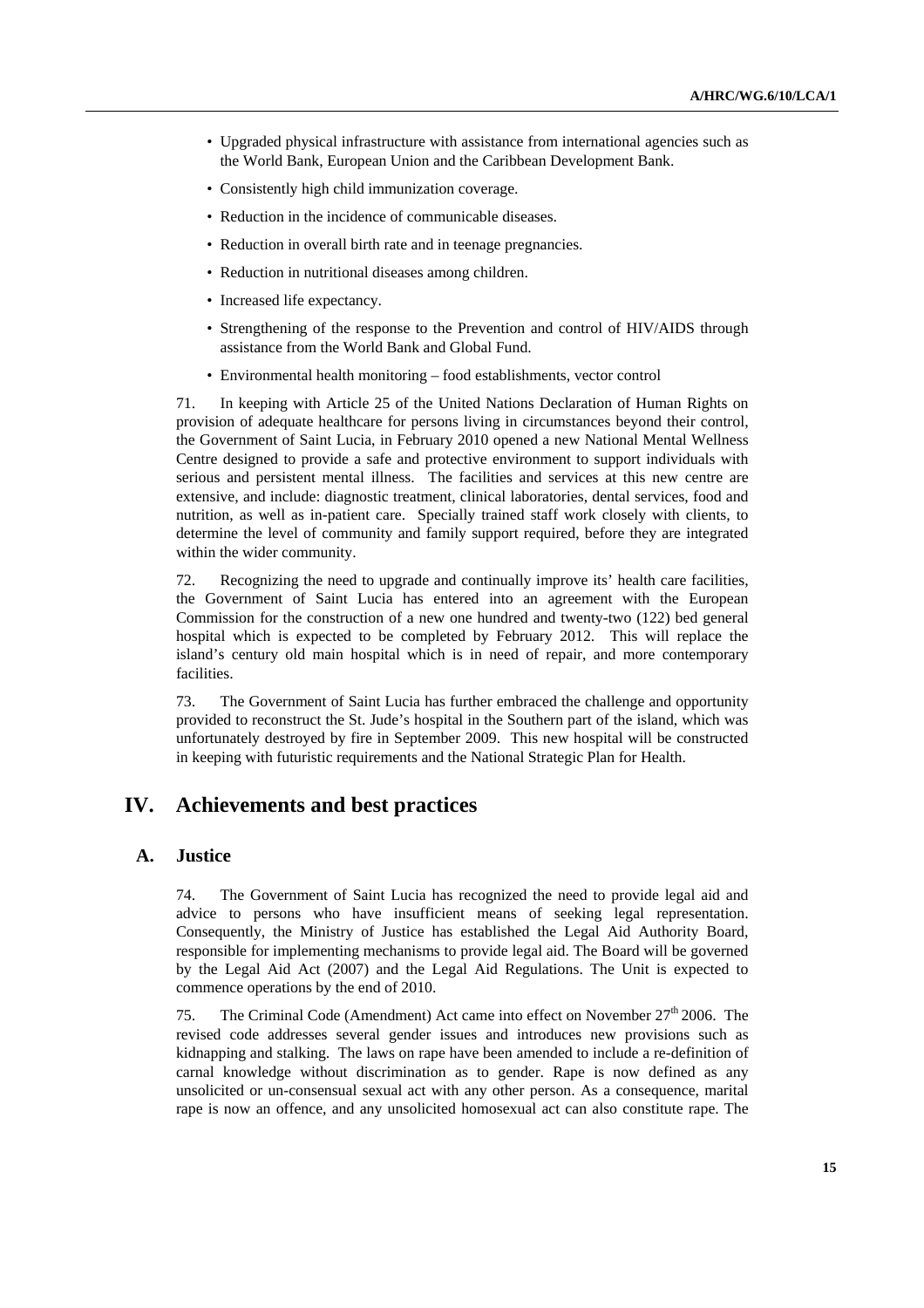new Code criminalizes "out of court" settlements, aimed at compensating victims in cases of rape or sexual abuse, and creates an offence where parents or guardians refuse to report cases of sexual abuse that are within their knowledge. It has been a common feature in cases of sexual offences against a minor, for a parent or guardian to circumvent the court process by accepting financial compensation from an offender.

76. Recognizing the Constitutional right of every individual to a speedy resolution of disputes, in 2006, the Magistrate Court established an Administrative Court Division. Accordingly, Magistrates Courts were divided into Administrative Courts and Trial Courts. The Administrative Court is now called the Case Management Court, and helps prepare the case for trial, thereby expediting the determination of cases in the trial Court.

77. To ensure that vulnerable witnesses are afforded a right to testify without fear, the District Court receives testimonies of vulnerable witnesses via video link. This allows witnesses to give evidence from remote locations, as well as behind screens, so that confrontation with the defendant in these circumstances can be avoided.

### **B. Children**

78. The Government acknowledges the significance of increasing public awareness of the Rights of Children. Consequently, the month of November is designated for public education programs aimed at advancing and promoting the rights of the child. In furtherance of the general objective of public awareness, the curriculum at primary and secondary schools has been adjusted, to include Human Rights. The Convention on the Rights of the Child is taught in the subject of Social Studies, and in the Philosophy of Health and Family Life.

79. In 2004/5, as part of the "Year of the Child" activities, a parenting project was introduced and continued into 2009, with funding from the European Commission. The objectives of this program were realized through: the conduct of parenting programs island wide for children in care; the Development of a national directory of parenting programs; the Development of a step-by-step curriculum for facilitators of parenting programs for children in care; and the development of a framework for the implementation of a National Parenting Program.

80. The parenting program for children "in care", positively equipped parents of children "in care," with specific skills for the purpose of reuniting them with their children. The directory of parenting programs on the island revealed a total of nine parenting programs operating island-wide, including the Roving Caregivers Program. A final evaluation of the project revealed a positive impact on parenting, acquired through the practice of effective parenting skills.

81. The Family Court has also introduced a parenting program which targets parents with children who are victims of family violence. One of the long term objectives of this program is to minimize risk for children who witness domestic abuse that they will not perpetuate the cycle of domestic violence in their own families. The parenting program at the Family Court is not limited to domestic violence issues. It also addresses various forms of child maltreatment.

### **C. Juveniles**

82. In an attempt to minimize crime and reduce recidivism, the Ministry of Home Affairs and National Security under the supervision of Probation and Parole Services, has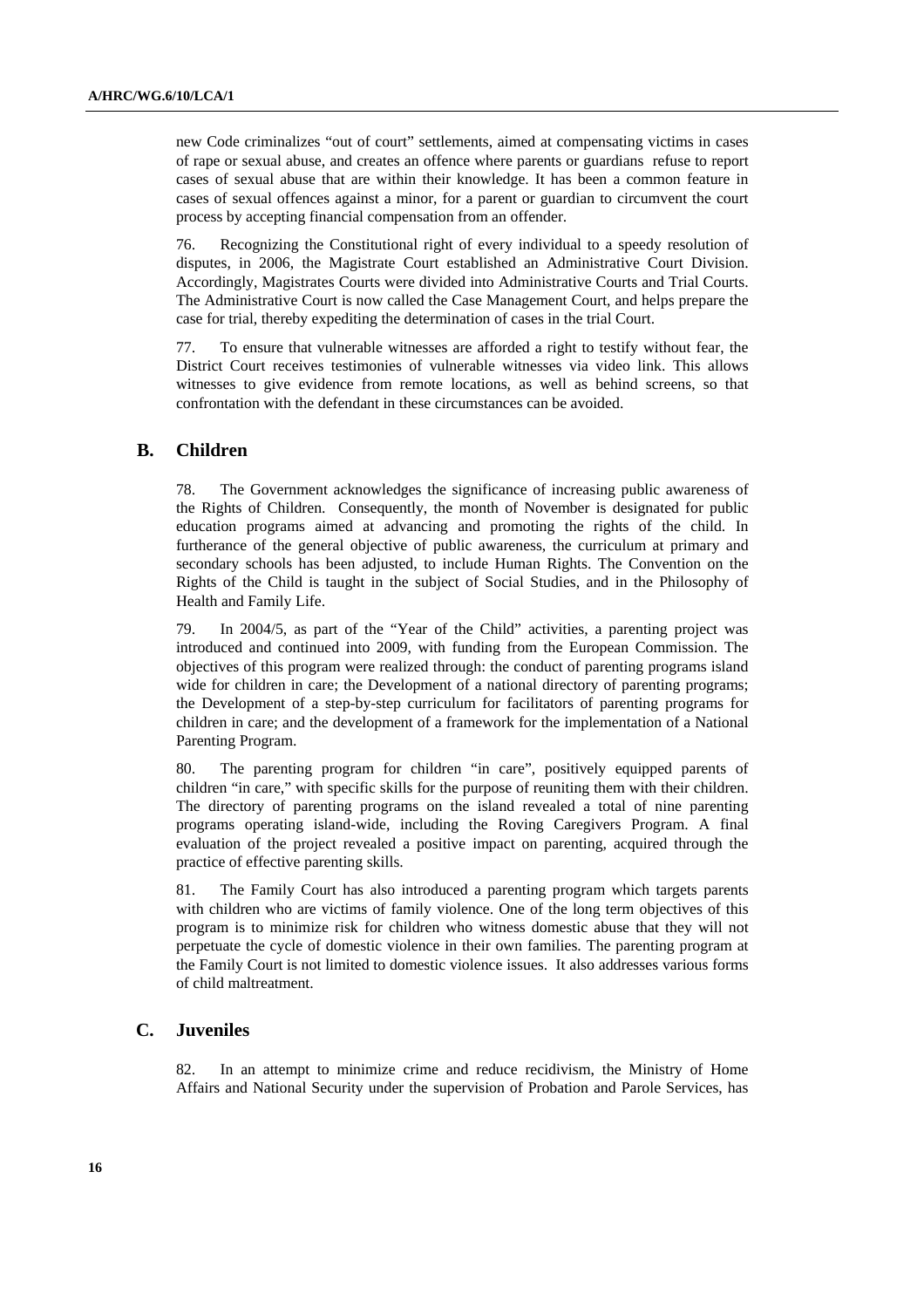embarked upon a Court Diversion Programme, with the primary aim of addressing deviant behaviour among young offenders, and those at risk between the ages of 12–19 years.

83. This program is conceptualized on use of the Arts which serves as a therapeutic means for self expression, healing and maturation of the mind, body and spirit. Focused on the arts, the programme is aimed at empowering young persons to become responsible for their own renewal. Through this mechanism, young persons are provided with the opportunity to strengthen their self-esteem, as well as to develop the ability to identify alternative methods of managing adverse situations. The program is also designed to foster positive attitudes towards others and work related situations, thus empowering individuals for more wholesome and interdependent living.

### **D. Prison facilities**

84. The Bordelais Correctional Facility (BCF) was opened on January 15, 2003 and is built to accommodate five hundred inmates. The facility is governed by the Correctional Services Act (2003). Its primary objective is the empowerment of inmates, by providing a compendium of skills and education to enhance opportunities for rehabilitation. This reflects a fundamental shift in philosophy from a penal, to a corrections facility.

85. The facility is committed to the belief that the penitentiary system shall comprise treatment of prisoners, the essential aim of which shall be their reformation and social rehabilitation. The goal of rehabilitation is sustained by three major programme departments, namely: Education, Skills Development and Counselling.

86. The Education Department encourages a working environment based on the belief that imprisonment, though viewed as justified punishment, should not additionally deprive individuals of the right to education. Consequently, the Department's curriculum focuses on fulfilling the requirements of lower level education, as well as secondary and tertiary level programmes. As of October 2010, a total of sixty-five (65) inmates are enrolled in the secondary and tertiary level programmes, with twenty-five (25) preparing for the O' level Caribbean Examinations. Lower education programmes cater to inmates who have had no schooling, and are based on the National Enrichment and Learning Programme (NELP) developed by the Ministry of Education and Culture.

87. The Skills Training Unit adequately equips inmates with skills to enhance their abilities to contribute to their economic and social well-being. The Unit offers training in the areas of: agriculture, carpentry and joinery, tailoring/sewing. Volunteers provide additional training in the areas of small engine repair and electrical installation.

#### **E. HIV/AIDS**

88. The Saint Lucia National HIV/AIDS Strategic Plan 2004-2009 represents the guiding document through which the HIV/AIDS activities have been initiated. The plan has as its major goal to reduce the transmission of HIV and to mitigate the impact of HIV/AIDS at all levels of the society. Progress has been made with respect to: provision of free ARVs for HIV/AIDS clients; provision of free VCT services at all health facilities; support for orphans and children living with HIV/AIDS; training of health care professionals; youth prevention programs; strengthening laboratory services to provide HIV/AIDS testing services; strengthening line ministries and civil society's response to HIV/AIDS prevention and control; upgrading of health facilities for the provision for VCT services. The Government is continuing with the projects under the 2004-2009 plan, while currently negotiating a second HIV/AIDS program/plan with the World Bank.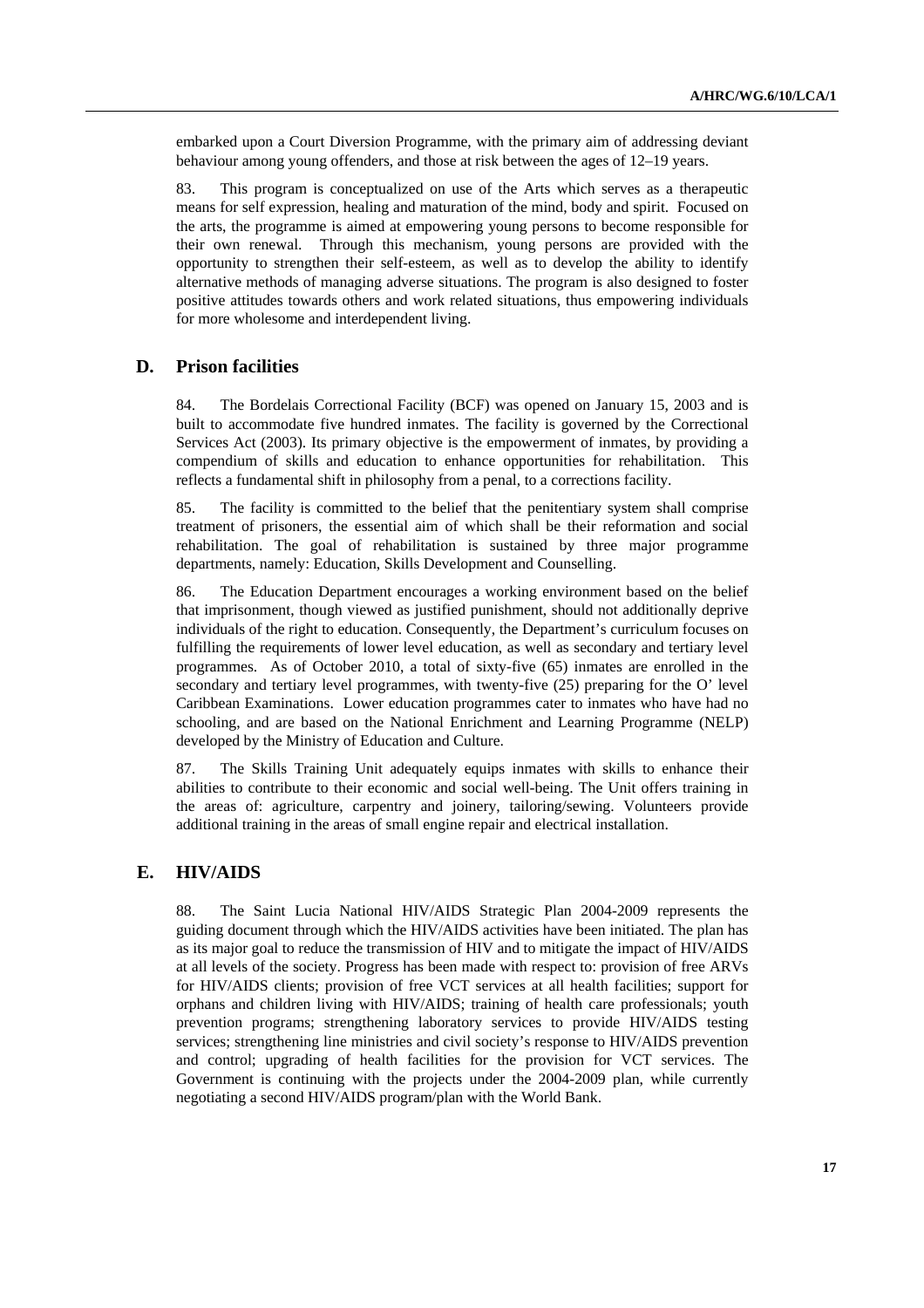89. With additional support from international agencies and involvement of local NGOs, many activities with respect to prevention, management, treatment, care and advocacy have been implemented. Some of the advances made to date include:

- A National Assessment on HIV/AIDS Law, Ethics and Human Rights. This was implemented under the Law, Ethics and Human Rights Program of the CARICOM Secretariat/Pan Caribbean Partnership against HIV/AIDS (PANCAP), and conducted by the local NGO – AIDS Action Foundation (AAF) in 2007. A final report and World Bank comments were submitted to the office of the Attorney General for review and further action in 2008.
- Establishment of a Human Rights Desk operated under the guidance of the AIDS Action Foundation. This desk is responsible for recording reports of HIV/AIDSrelated human rights violations by persons infected or affected by HIV/AIDS. In 2007 there were two reports recorded, in 2008 there was one and in 2009 there were 9 cases reported. Legal aid services are provided when necessary for persons who allege such violations. This effort is funded by the Global Fund, to fight against AIDS, Tuberculosis and Malaria.
- Dissemination of information, education and behaviour change communication materials with anti-stigma, discrimination and human rights violation messages by the ministry of Health, other line ministries and NGOs, using various communication media (radio and TV spots, poster campaigns, compilation of stories by persons living with AIDS, newspaper articles, edutainment and drama, t-shirts, key rings, pins and other paraphernalia).

### **F. Labour**

90. Saint Lucia is a member of the International Labour Organization (ILO) and has ratified twenty-five (25) ILO conventions for the primary purposes of protecting human rights and bringing its' Labour practices in line with International Standards. There are also a few ILO conventions which have been incorporated into legislation, though not yet ratified.

91. In 2006, a new Labour Code was enacted. The Code consolidates and reforms existing legislation applicable to labour and industrial relations in Saint Lucia, and gives effect to many of the ILO Conventions, including Core Labour Conventions. The new Code makes provision, inter alia, for hours of work, sick leave wages and benefits, minimum wages, protection from hazardous chemicals, physical agents and biological agents, equality of opportunity and treatment, pregnancy and improved maternity benefits. Following extensive consultations with the private sector, the International Labour Organisation is further reviewing the legislation, and it is expected to be implemented shortly.

92. In the interim the country is served by various existing and long standing legislation that address the rights of workers. These legislation address areas relating, but not limited to: equality of treatment in employment and occupation; minimum and fair wages; registration, status and recognition of trade unions; protection of wages; employees occupational health and safety; employment of women, young persons and children as well as provisions relating to limitation of working hours and periodic holidays with pay.

93. The Government also actively pursues employment generation programs, both locally and overseas, particularly in Canada and the United States of America.

94. The Department of Labour Relations is a division of the administrative framework for the enforcement of the provisions of labour laws in Saint Lucia. It is equipped with a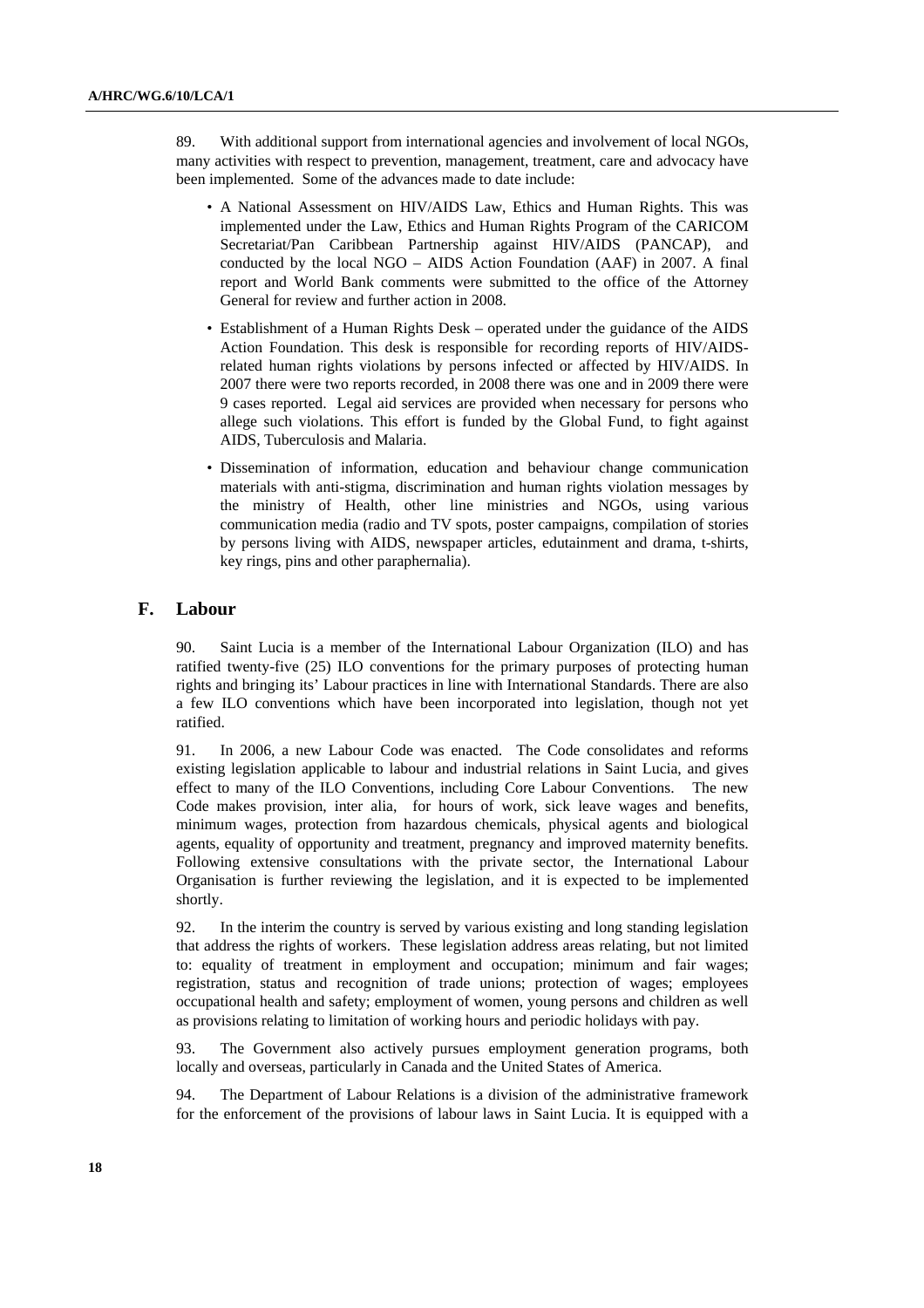cadre of labour officers, headed by the Labour Commissioner, charged with: the policing of the Labour Laws, inspecting workplaces, providing guidance to employers and employees as well as conciliating in disputes between those parties. Therefore, the Department operates not only to correct situations where the legislation is breached, but also to facilitate employers and employees in solving or narrowing their differences to ensure harmony in the industrial climate – a vital prerequisite for economic investment. Under the new Labour Code, there will be specific recourse to a Labour Industrial Tribunal to address any alleged breaches of the labour laws.

95. In association with the ILO and its decent work agenda, efforts are being made beyond legislation, to pursue strategies that will accord greater recognition to vulnerable groups in the workplace, such as persons with disabilities and those living and working with HIV/AIDS. These will include development and some training opportunities within available resources.

### **G. Housing**

96. The Ministry of Housing, Urban Renewal and Local Government was established in 2007. Its mandate is to create an environment that will aid in improving the quality of life of citizens through the development and delivery of affordable and sustainable housing, and the maintenance, renewal and development of urban centres island-wide.

97. Saint Lucia employs a Housing Corporation Act, which ensures that basic housing is made available at affordable prices for low and middle income persons.

98. The Government has established the Shelter Development Project which seeks to develop and promote low-income housing options as well as the rationalization and improvement of unplanned communities. The Ministry has also had some success in alleviating the physical and socio-economic situation of households living in vulnerable communities through various projects which involve relocating households to planned housing developments. There have also been successes under the Shelter Development Program where specific unplanned communities have been rationalized, and households empowered through land ownership.

99. The Government has also provided fiscal incentives to developers engaged in the provision of housing targeted at low income groups, and provided technical assistance to specific vulnerable households where home improvement was a necessity.

### **H. Good governance**

#### **1. The Parliamentary Commissioner/Ombudsman**

100. The Office of the Parliamentary Commissioner is established under Chapter IX of the Saint Lucia Constitution. The Parliamentary Commissioner is an Independent Officer of Parliament, appointed by the Governor General, acting after consultations with the Prime Minister and Leader of the Opposition. The independence, permanence and neutrality of the office are staunchly defended Conventions.

101. The Parliamentary Commissioner functions to protect citizens against violations of their fundamental rights, abuses of power, error, negligence, unfair decisions and maladministration of Government. He may investigate any such infringement alleged by any person, who believes their rights may have been contravened by a government department or statutory body. In so doing, he contributes to accountability and good governance and assists in the improvement of public administration.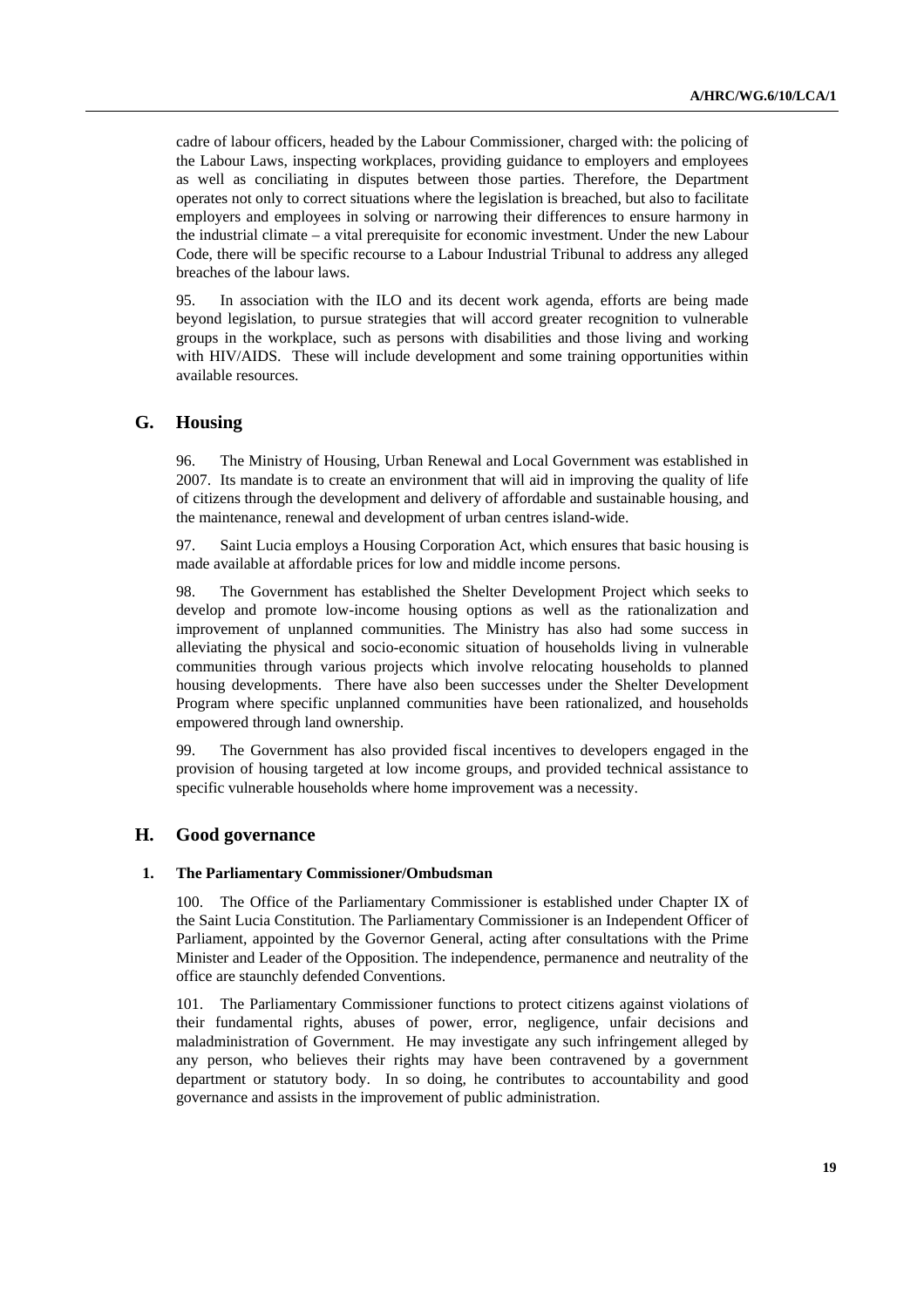#### **2. Local government**

102. Local government was introduced to Saint Lucia through its principal legislation, the Local Authorities Ordinance of 1947. The primary aim of Local Government is to strengthen and encourage democratic participation and to provide communities with the autonomy to function and to directly take charge of their affairs. For much of the period between 1950s to the late 1970s, local authorities operated at the very heart of community life. With independence, the scope and vibrancy of the activities of local government declined, due partly to the call for greater efficiency, democratic representation and autonomy.

#### **3. Constitutional Reform Committee**

103. A Constitutional Reform Committee (CRC) was established by Government in 2003. In establishing the CRC, the Governor General announced the Committee's responsibility "to encourage effective governance and ensure that institutions of the State remain strong and responsive, and that the rights and freedoms guaranteed of all persons are respected." The CRC aims at enhancing the democratic governance of Saint Lucia, through the participation of all citizens in the affairs of the State.

#### **4. The Integrity Commission**

104. The Integrity in Public Life Act was enacted in 2004. The Act establishes an independent Integrity Commission to monitor the income, assets and liabilities of politicians, senior public servants and persons managing statutory corporations. Under the Act, public officials are required to declare their income, debts and debtors, investments, properties, as well as life insurances that they carry. The Commission receives, examines and retains all declarations filed; makes such enquiries as it considers necessary to verify or determine the accuracy of the declaration filed; and receives and investigates complaints regarding non-compliance with, or breaches of the Act.

#### **5. Non-Governmental Organisations**

105. The Saint Lucia Non-State Actors Panel was established though a Memorandum of Understanding on May  $31<sup>st</sup>$  2006, between the European Commission Delegation in Barbados and the Eastern Caribbean, and the Government of Saint Lucia.

106. The growth of civil society has been one of the most significant trends in national development. In Saint Lucia there are many non-governmental organizations which play an important role in community development and national progress. The Non-State Actors Panel is intended to integrate a wide range of organizations to work with the Government to help define priority areas of work.

## **V. National priorities and commitments**

### **A. Poverty reduction**

107. The Government is committed to poverty reduction and economic growth, as key ingredients of equitable and sustainable development. Aware of the constraints inequality places on economic growth, the global economic crisis and of the formidable challenges imposed by current processes of globalization and the resulting marginalization of small island developing states, the Government will continue to implement a number of policies and programs aimed at stimulating pro-poor economic growth while mitigating negative impacts on poor households and communities.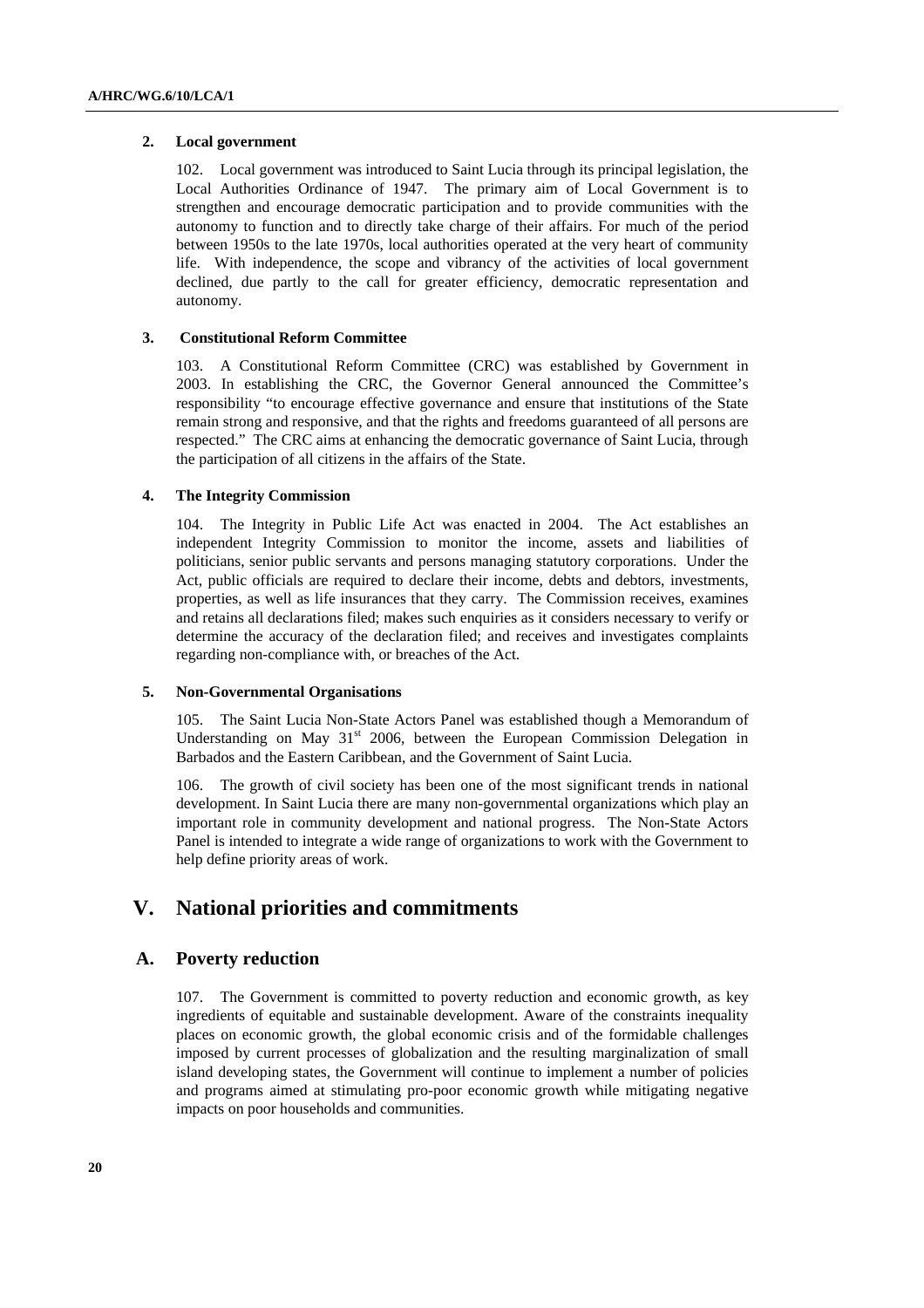108. In keeping with its commitment to introduce sound macro-economic policies to address poverty, a Poverty Reduction Strategy Paper and Action Plan is currently being developed.

109. In 2010, the Cabinet of Ministers endorsed the Social Reform Council which is mandated to promote holistic and efficient social development through rationalization and harmonization of social interventions by the private and public sectors and civil society, and ensuring effective service delivery. In addition, The Council will:

- Facilitate an enabling policy environment to enhance collaboration among key players and inspire actions among towards achievement of stated objectives.
- Promote coherent and systematic social development planning within the context of the national development plan.
- Facilitate inter-sectoral co-ordination of social development interventions.
- Increase access by vulnerable groups to basic social services.
- Reinforce the principle of social inclusion as an integral part of social development.
- Advance the cause of vulnerable groups and at-risk communities.
- Promote social justice, equality, respect and tolerance.
- Increase gender sensitivity as a cross cutting issue in social reform.
- Support initiatives for the alleviation of poverty and deprivation.

### **B. Education**

110. The Government has, and will continue to embark on various education initiatives categorized under five strategic priorities namely, (i) quality education and training for all, (ii) institutional and organizational capacity building, (iii) economic and social development, discipline, spirituality, health and wellness, (iv) arts, culture and heritage and (v) science, information technology, communication, research and development.

111. One of the most recent programs implemented by the Government is the 'Computer Education in Schools Program'. This program enables the infusion of 1,136 computers into the education system and will be used to support on line learning for example, the "In Time" Project which was designed to promote online student centered training in key areas such as mathematics, literacy, health, english, grammar and vocabulary. The project also includes an Administrative and Learning Management System, a form of Education Management Information System (EMIS), which is designed to register all school personnel. It will also be used for monitoring and providing ongoing evaluation of the progress of students, thereby enabling efficient access to information to facilitate effective decision making. The first year of the program will see the installation of 384 computers at more than thirty primary schools on the island.

112. A Policy on HIV and AIDS for the education sector is being developed and when approved will guide staff, students, parents and other stakeholders to effectively deal with issues related to HIV and AIDS in schools and the work environment.

### **C. Children**

113. Recognizing that the future of the country rests with tomorrow's children, the Government remains committed to developing policies to safeguard and protect the rights of all children in Saint Lucia. In this regard, a draft Policy and Operations Manual for the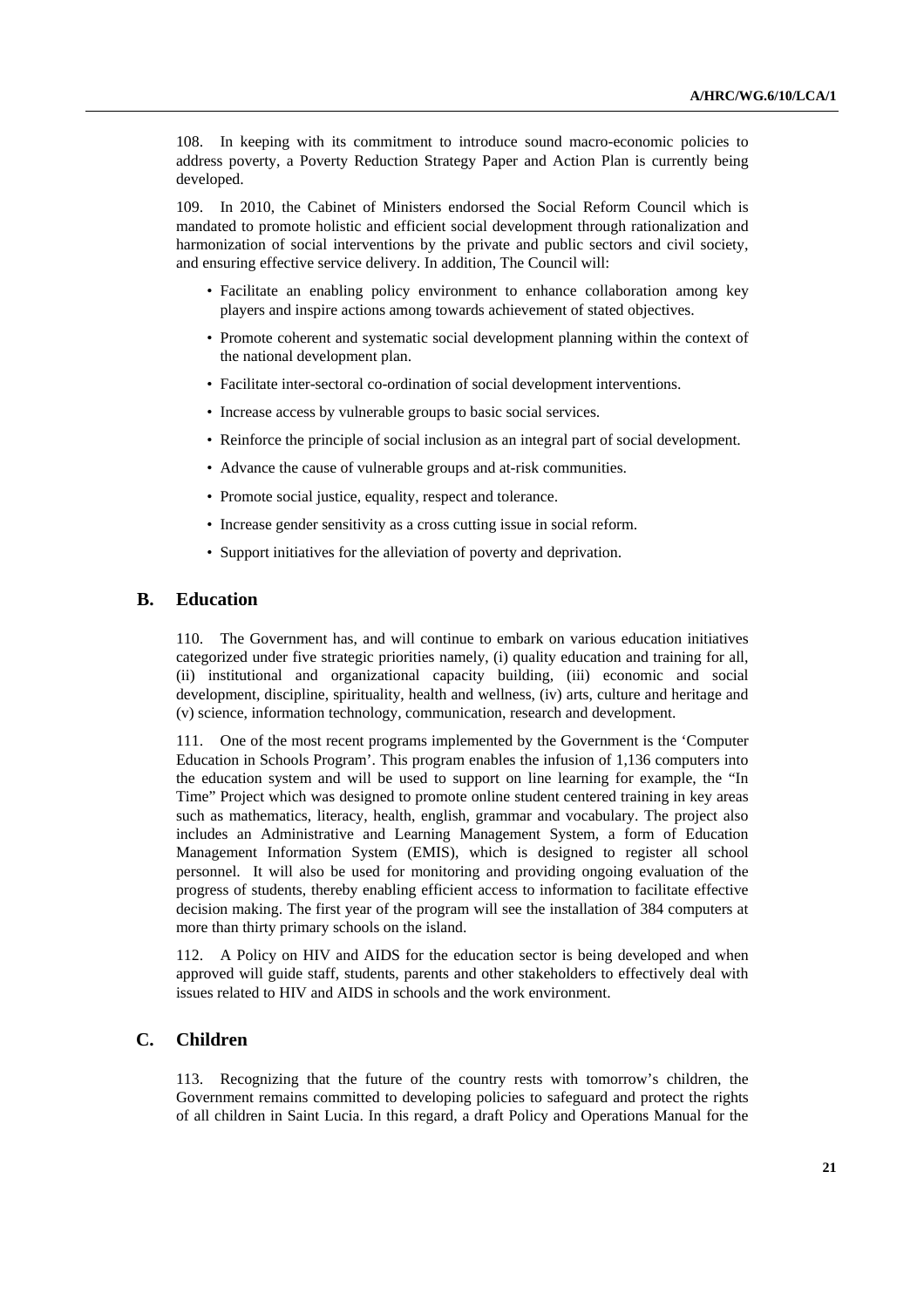Registration Guidance and Inspection of Children's Homes has been developed, with the explicit objective of ensuring that residential services intending to, and delivering service to children at risk and in need of special care and protection, provide the highest possible standard of alternative care. Thus, the Government seeks to ensure that the wellbeing and safety of all children in need, is achieved through regulatory systems and coordinated measures and responses. This manual was prepared with the support of the UNICEF office for Barbados and the Eastern Caribbean.

### **D. Housing**

114. The Draft National Housing Policy and Strategic Plan of Action is intended to promote adequate and affordable housing for all using a broad policy framework, and through the implementation of specific strategic measures that would promote the main objectives. These include increased housing land availability through the provision of serviced lots; improved housing provisions for all income groups; development of innovative housing options such as starter houses or core units, rent-to-own units and multifamily units; availability of middle and low income housing to meet the current and future demands; establishing incentives to promote best practice in housing developments; develop and continue rationalization programs that would encourage private land ownership in squatter settlements and relocation programs within vulnerable communities in order to improve the environmental and socio-economic conditions of households therein.

### **E. National security**

115. Law enforcement within the context of National Security has increasingly become a key priority for the Government in light of a concerning number of homicides committed on the island, many of which are gun related, and appear to be directly linked to the drug trade. In an increased number of stop and search operations, intelligence and investigations conducted for 2010, the police have recovered a significant number of illegal firearms.

116. In an endeavour to achieve its mandate in upholding law and order through crime reduction and providing a safer environment for all Saint Lucians, the police department has formulated and adopted a Strategic Plan for 2008/2011, approved by Cabinet, to enable it to effectively deliver this mandate. This Plan includes the following objectives:

- Enhancing the presence of police officers patrolling communities.
- Strengthening relationships with local communities and stakeholders.
- Enhancing effectiveness and efficiency in crime reporting and investigations.
- Ensuring that policing is delivered professionally with integrity and accountability.
- Enhancing and improve police satisfaction in policing.

### **F. Local government**

117. In recognition of the inextricable link between effective Local Government, poverty reduction and socio-economic development, the commitment to reform Local Government in Saint Lucia is a priority for the State. The reform process is specifically intended to modernize the Local Government legislation, determine the appropriate institutional structures required and create avenues for the financial empowerment of local authorities.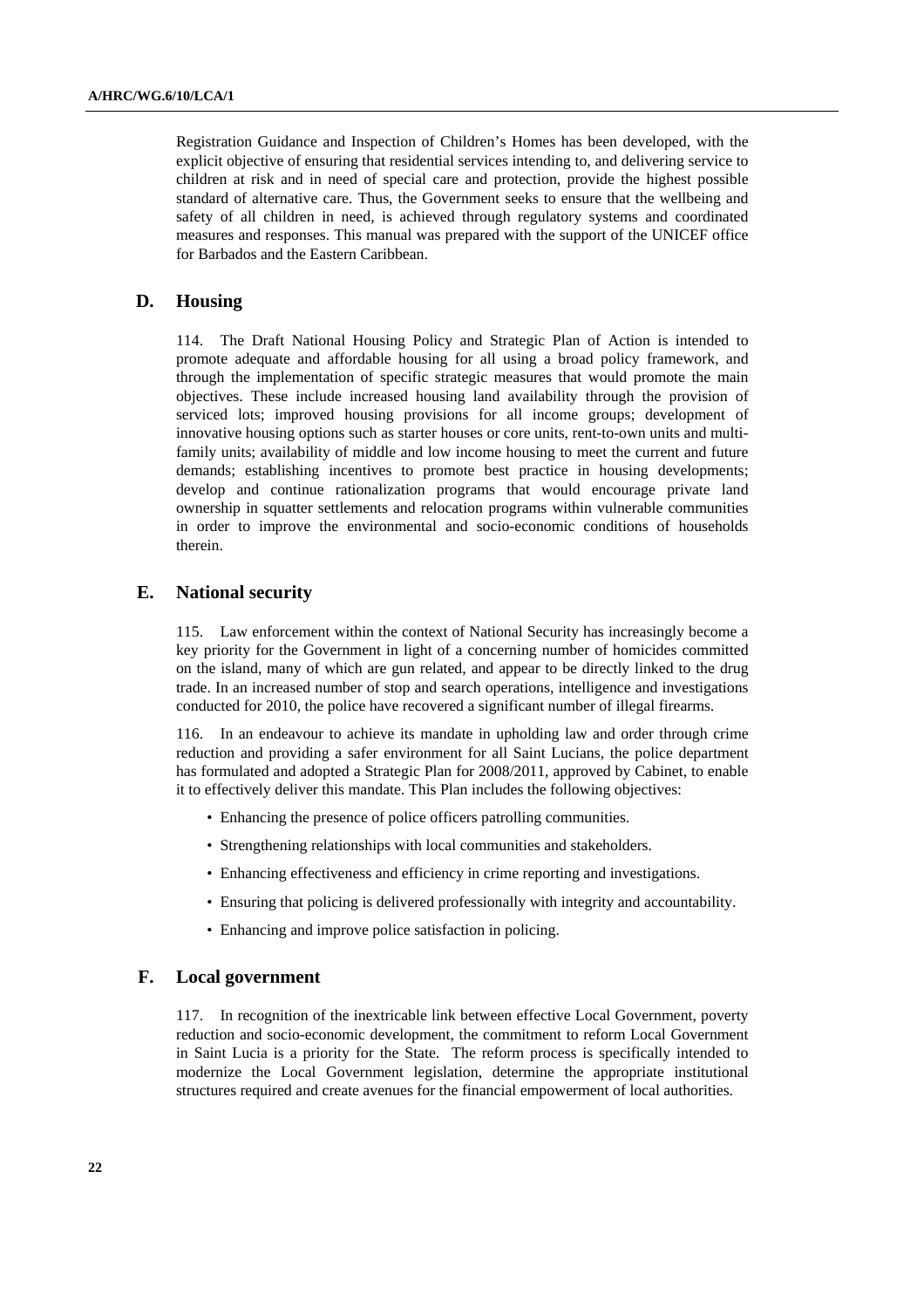118. In recognition of its commitment to Local Government, local councils were established in four new areas, under the nomenclature – District Councils. This development has provided for the improved spatial distribution of services and development in rural areas. Financial support has also been provided in an effort to strengthen the capacity of the Councils to respond to some of the needs in their respective communities. In addition the Government has seized the opportunity to reflect adequate gender balance by securing increased representation of females to serve on these Councils.

119. The pursuance of Local Government reform is also part of a broader commonwealth Caribbean initiative, to which Saint Lucia is party. At a forum of Local Government Ministers held in Jamaica in December 2008, a Regional Policy and Cooperation Framework on Local Governance was formulated. The intention is that the Regional Policy will be a cogent and coherent response to local governance and local democracy in the Region.

## **VI. Challenges and constraints**

### **A. Health**

120. There is a growing gap between health resources and expressed needs. The increasing resource gap is placing serious demands on the health sector to satisfy the expectations of clients and to ensure that all persons in need of care are able to access the services that they require to achieve the highest level of wellness possible given available technology and limited resources.

#### **B. Corporal punishment**

121. Corporal punishment is a lawful way of disciplining children, both under the Children and Young Persons Act and the Education Act. Amending the Education Act to prohibit the use of corporal punishment and also to eradicate its use in the family remains a formidable challenge. This is due to the fact that corporal punishment is a part of the culture of discipline on the island. Nevertheless, there has been progress in the phasing out of corporal punishment in schools.

### **C. Persons with disabilities**

122. The Government recognizes that despite the attempts made to address the needs of persons with disabilities, further efforts in that regard must be undertaken. Persons with physical disabilities in many instances are dependent on their families and community for day-to-day survival. Access to transportation and public places remain areas to be address. In addition, day care facilities for persons with disabilities, to assist with care and to facilitate parent and/or family employment remain a deep matter of concern.

### **D. Sexual orientation**

123. The Government acknowledges the contribution and concerns expressed by United and Strong, representing gay and lesbian interests. However deeply rooted religious, cultural and moral values and practices on the island create a formidable challenge towards mobilization and general acceptance of "*gay rights"* by society. Notwithstanding, gender